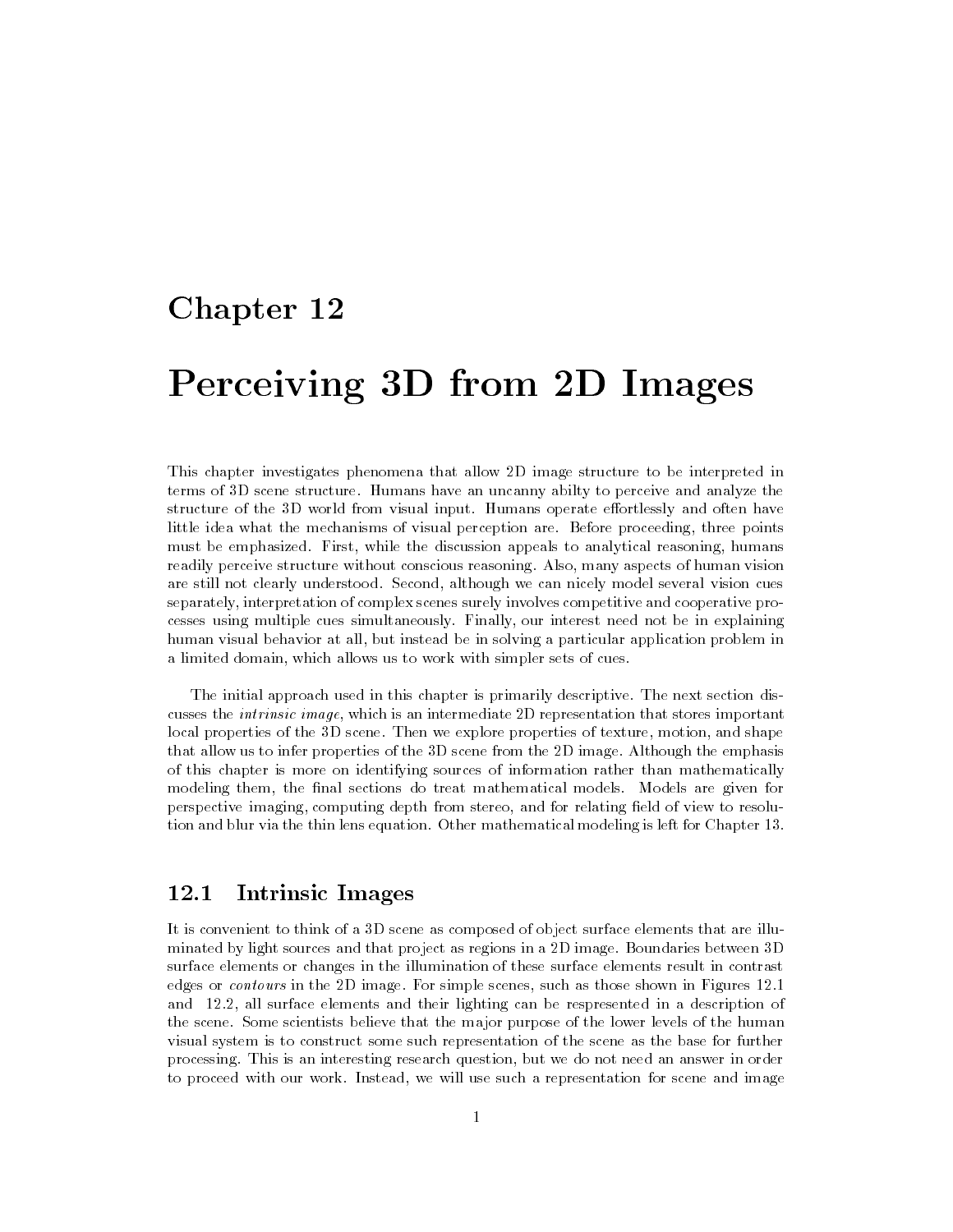

Figure 12.1: (Left) Intensity image of three blocks and (right) result of 5x5 Prewitt edge operator.



Figure 12.2: A 2D image with contour labels relating 2D contrasts to 3D phenomena such as surface orientation and lighting. Surface *creases* are indicated by  $+$  or  $-$ , an arrowhead  $(>)$  indicates a *blade* formed by the surface to its right while a double arrowhead indicates a smooth  $limb$  to its right, shadow boundaries are indicated by  $S$ , and reflectance boundaries are indicated by M.

description and machine analysis without regard to whether or not such a representation is actually computed by the human visual system.

Figure 12.2 shows an egg and an empty thin cup near the corner of a table. For this viewpoint, both the egg and cup occlude the planar table. Arrows along the region edges show which surface element occludes the other. The direction of the arrow is used to indicate which is the occluding surface; by convention, it is to the right as the edge is followed in the direction of the arrow. A single arrowhead  $(>)$  indicates a blade, such as the blade of a knife, where the orientation of the occluding surface element does not change much as the edge is approached; as the edge is crossed, the orientation of the occluded surface has no relation to that of the occluding surface. All of the object outlines in the right image of Figure 12.1 are due to blades. In Figure 12.2 a blade is formed at the lower table edge because the table edge, a narrow planar patch, occludes an unknown background. The top edge of the (thin) paper cup is represented as a blade because that surface occludes the background and has a consistent surface orientation as the boundary is approached. A more interesting case is the blade representing the top front cup surface occluding the cup interior.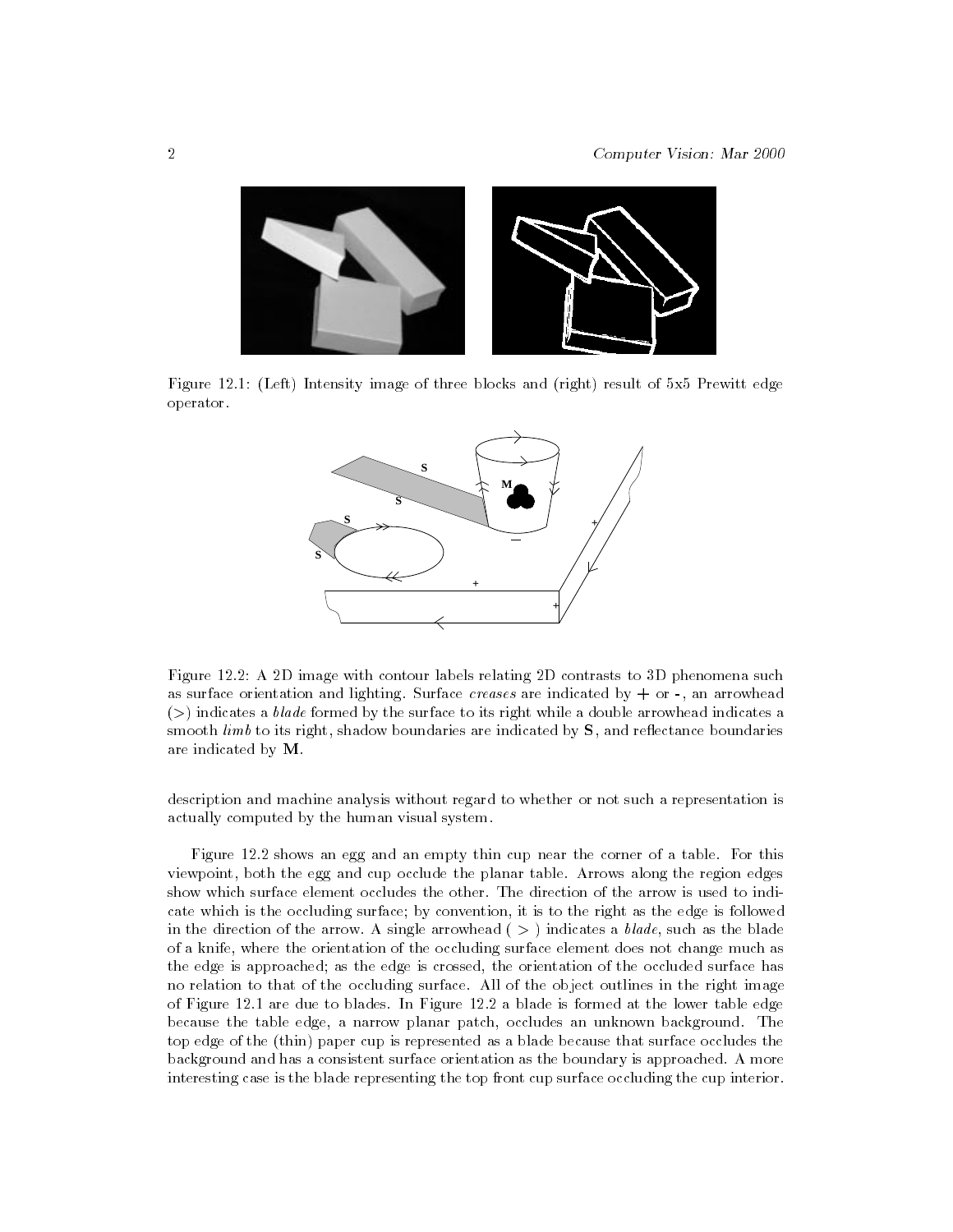A  $\lim_{k \to \infty}$  is formed by viewing a smooth 3D object, such as the limb of the human body; when the edge of a limb boundary is approached in the 2D image, the orientation of the corresponding 3D surface element changes and approaches the perpendicular to the line of sight. The surface itself is self-occluding, meaning that its orientation continues to change smoothly as the 3D surface element is followed behind the object and out of the 2D view. A blade indicates a real edge in 3D whereas a limb does not. All of the boundary of the image of the egg is a limb boundary, while the cup has two separate limb boundaries. As artists know, the shading of an object darkens when approaching a limb away from the direction of lighting. Blades and limbs are often called *jump edges*: there is an indefinite jump in depth (range) from the occluding to occluded surface behind. Looking ahead to Figure 12.10 one can see a much more complex scene with many edge elements of the same type as in Figure 12.2. For example, the lightpost and light have limb edges and the rightmost edge of the building at the left is a blade. of the building at the building at the building at the left is a blade. In the left is a blade. In the left is a blade. In the left is a blade. In the left is a blade. In the left is a blade. In the left is a blade. In th

### Exercise 1

Put a cup on your desk in front of you and look at it with one eye closed. Use a pencil touching the cup to represent the normal to the surface and verify that the pencil is perpendicular to your line of sight.

Creases are formed by abrupt changes to a surface or the joining of two different surfaces. In Figure 12.2, creases are formed at the edge of the table and where the cup and table are joined. The surface at the edge of the table is convex, indicated by a '+' label, whereas the surface at the join between cup and table is concave, indicated by a '-' label. Note that a machine vision system analyzing bottom-up from sensor data would not know that the scene contained a cup and table; nor would we humans know whether or not the cup were glued to the table, or perhaps even have been cut from the same solid piece of wood, although our experience biases such top-down interpretations! Creases usually, but not always, cause a signicant change of intensity or contrast in a 2D intensity image because one surface usually faces more directly toward the light than does the other.

#### Exercise 2

The triangular block viewed in Figure 12.1 results in six contour segments in the edge image. What are the labels for these six segments?

### Exercise 3

Consider the image of the three machine parts from Chapter 1. (Most, but not all, of the image contours are highlighted in white.) Sketch all of the contours and label each of them. Do we have enough labels to interpret all of the contour segments? Are all of our available labels used?

Two other types of image contours are not caused by 3D surface shape. The mark  $(M')$ is caused by a change in the surface albedo; for example, the logo on the cup in Figure 12.2 is a dark symbol on lighter cup material. Illumination boundaries  $(T)$ , or shadows  $(S')$ , are caused by a change in illumination reaching the surface, which may be due to some shadowing by other objects.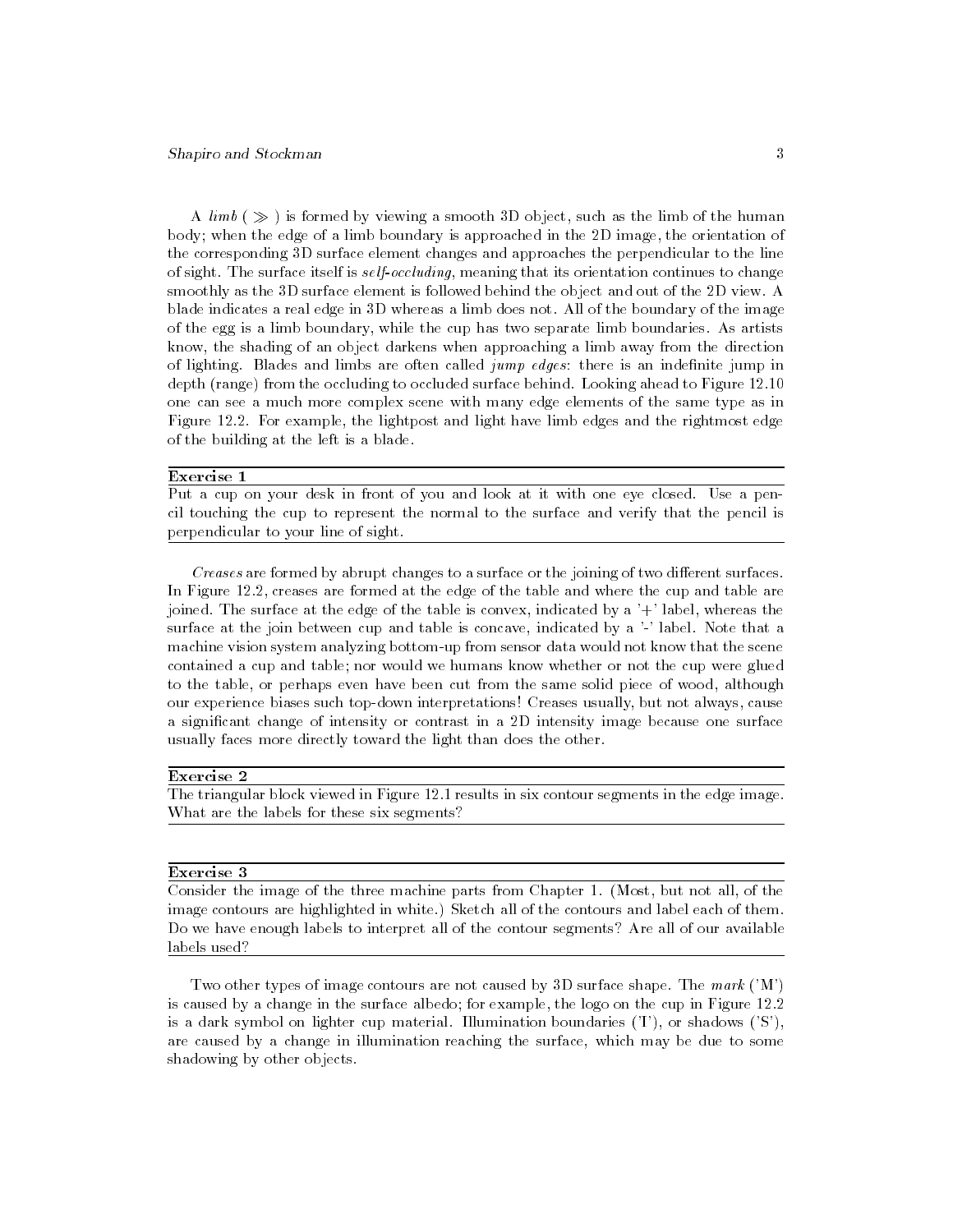We summarize the surface structure that we're trying to represent with the following definitions. It is very important to understand that we are representing 3D scene structure as seen in a particular 2D view of it. These 3D structures usually, but not always produce detectable contours in case of a sensed intensity image.

1 DEFINITION  $\tilde{A}$  crease is an abrupt change to a surface or a join between two different surfaces. While the surface points are continuous across the crease, the surface normal is discontinuous. A surface geometry of a crease may be observed from an entire neighborhood of viewpoints where it is visible.

2 DEFINITION A blade corresponds to the case where one continuous surface occludes another surface in its background: the normal to the surface is smooth and continues to face the view direction as the boundary of the surface is approached. The contour in the image is a smooth curve

3 Definition A limb corresponds to the case where one continuous surface occludes another surface in its background: the normal to the surface is smooth and becomes perpendicular to the view direction as the contour of the surface is approached, thus causing the surface to occlude itself as well. The image of the boundary is a smooth curve.

4 DEFINITION A mark is due to a change in reflectance of the surface material; for example, due to paint or the joining of different materials.

5 DEFINITION An illumination boundary is due to an abrupt change in the illumination of a surface, due to a change in lighting or shadowing by another object.

6 DEFINITION  $\vec{A}$  jump edge is a limb or blade and is characterized by a depth discontinuity across the edge(contour) between an occluding object surface and the background surface that *it* occludes.

Exercise 4 Line labeling of the image of a cube.

Draw a cube in general position so that the picture shows 3 faces, 9 line segments, and 7 corners. (a) Assuming that the cube is floating in the air, assign one of the labels from  $\{+, -, >, or \gg\}$  to each of the 9 line segments, which gives the correct 3D interpretation for the phenomena creating it. (b) Repeat (a) with the assumption that the cube lies directly on a planar table. (c) Repeat (a) assuming that the cube is actually a thermostat attached to a wall.

Exercise 5 Labeling images of common objects. Label the line segments shown in Figure 12.3: an unopened can of brand X soda and an open and empty box are lying on a table.

In Chapter 5 we studied methods of detecting contrast points in intensity images. Methods of tracking and representing contours were given in Chapter 10. Unfortunately, several 3D phenomena can cause the same kind of effect in the 2D image. For example, given a 2D contour tracked in an intensity image, how do we decide if it is caused by viewing an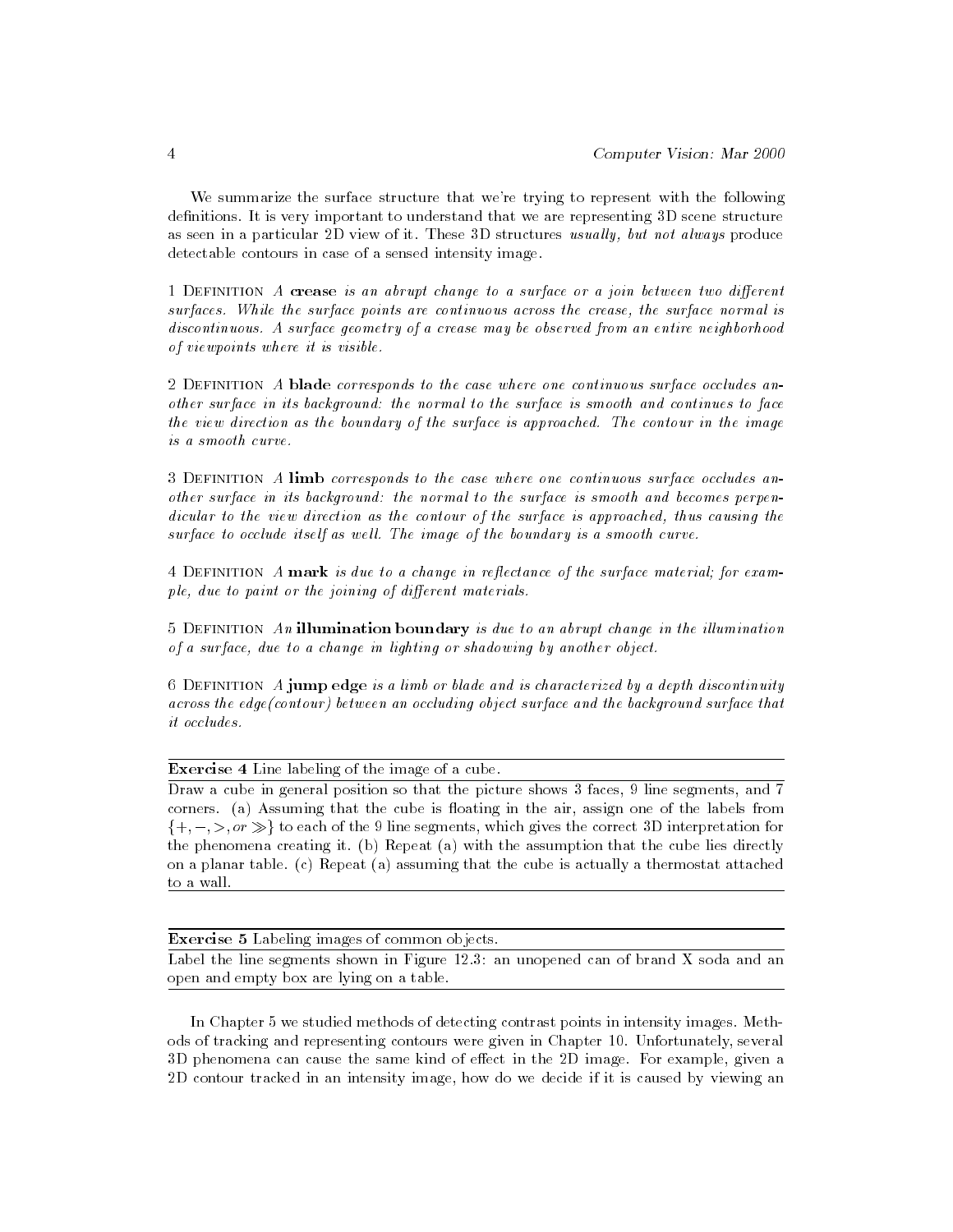

Figure 12.3: (left) an unopened can of Brand X Soda, which is a solid blue can with a single large orange block character  $'X'$ ; (right) an empty box with all four of its top flaps open, so one can see part of the box bottom that is not occluded by the box sides.

actual object or another object's shadow? Consider, for example, an image of a grove of trees taken on a sunny day. (Or, refer to the image of the camel on the beach toward the end of Chapter 5, where the legs of the camel provide the phenomena.) The shadows of the trees on the lawn ( 'S' ) may actually be better dened by our edge detector than are the limb boundaries ( $\gg$ ) formed by the tree trunks. In interpreting the image, how do we tell the difference between the image of the shadow and the image of the tree; or, between the image of the shadow and the image of a sidewalk?

### Exercise 6

Relating our work in Chapter 5 to our current topic, explain why the shadow of a tree trunk might be easier to detect in an image compared to the tree trunk itself.

Some researchers have proposed developing a sensing system that would produce an intrinsic image. An intrinsic image would contain four intrinsic scene values in each pixel.

- $\bullet$  range or depth to the scene surface element imaged at this pixel  $\hspace{0.1mm}$
- $\bullet$  orientation or surface normal of the scene element imaged at this pixel  $\hspace{0.1mm}$
- $\bullet$  illumination received by the surface element imaged at this pixel  $\hspace{0.1mm}$
- $\bullet$  albedo or surface reflectance of the surface element imaged at this pixel  $\hspace{0.1mm}$

Humans are good at making such interpretations for each pixel of an image given their surrounding context. Automatic construction of an intrinsic image is still a topic of research, but it is not being pursued as intensively as in the past. Many image analysis tasks do not need an intrinsic image. Chapter 13 will treat some methods useful for constucting intrinsic images or partial ones. An example of the intrinsic image corresponding to the image in Figure 12.2 is shown in Figure 12.4. The figure shows only the information from a small band of the intrinsic image across the end of the egg. The depth values show a gradual change across the table, except that at the edge of the table the change is more rapid, and there is a jump where the surface of the egg occludes the table. The orientation, or normal, of the table surface is the same at all the points of the table top; and, there is an abrupt change at the edge of the table. The orientation of the surface of the egg changes smoothly from one point to the next. The albedo values show that the table is a darker (5) material than the egg  $(9)$ . The illumination values record the difference between table pixels that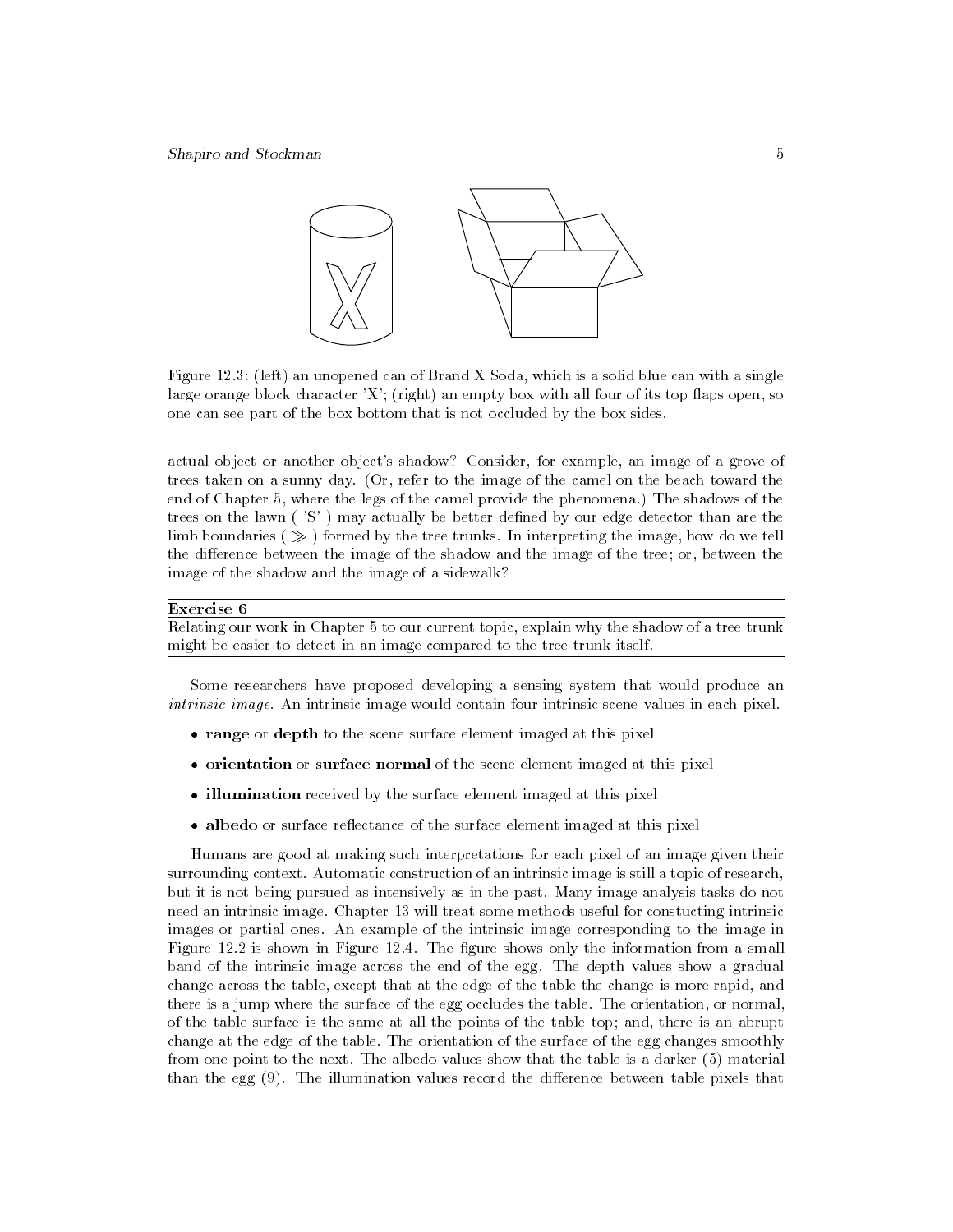

Figure 12.4: Intrinsic image corresponding to a small band across the egg of Figure 12.2. Each pixel contains four values representing surface depth, orientation, illumination, and albedo. See text for details.

are in shadow (1) versus those that are not. Similarly, pixels from the egg surface that is curving away from the illumination direction, assumed to be from the upper right, appear darker (3) than those directly facing the light because they receive less light energy per unit area.

Exercise 7 Line labeling an image of an outdoor scene.

Refer to the picture taken in Quebec City shown in Chapter 2. Sketch some of the major image contours visible in this image and label them using the label set  $\{I/S, M, +, -\}$  $, or \gg$ 

# 12.2 Labeling of Line Drawings from Blocks World

The structure of contours in an image is strongly related to the structure of 3D objects. In this section, we demonstrate this in a *microworld* containing restricted objects and viewing conditions. We assume that the universe of 3D objects are those with trihedral corners: all surface elements are planar faces and all corners are formed by the intersection of exactly three faces. The block in Figure 12.6 is one such object. We use the terms faces, creases and corners for the 3D structures and we use the terms regions, edges, and junctions for the images of those structures in 2D. A 2D image of the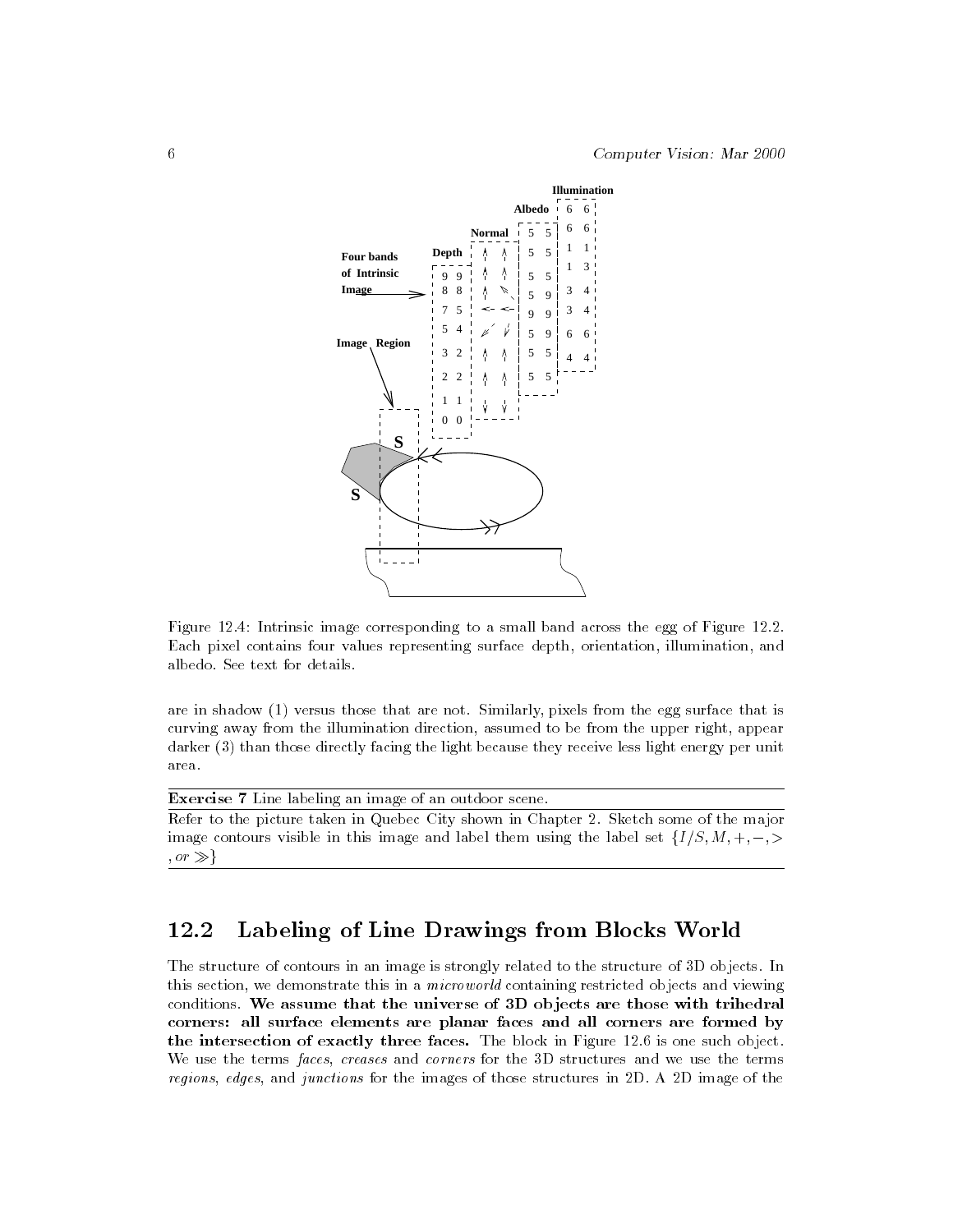

Figure 12.5: The only 16 topologically possible line junctions for images of trihedral blocks world ( all 3D corners are formed by intersecting 3 planes and the object is viewed in general position). Junction types are, from top to bottom, L-junctions, arrows, forks, and T-junctions.

3D blocks world is assumed to be a line drawing consisting of regions, edges, and junctions. Moreover, we make the assumption that small changes in the viewpoint creating the 2D image cause no changes in the topology of this line drawing; that is, no new faces, edges, or junctions can appear or disappear. Often it is said that the object is \in general position".

Although our blocks microworld is so limited that it is unrealistic, the methods developed in this context have proven to be useful in many real domains. Thus we will add to the set of algorithms developed in Chapter 11 for matching and interpretation. Also, the blocks domain has historical signicance and supports an intuitive development of the new methods.

From the previous section, we already know how to label the image edges using the labels  $\{+, -, >\}$  to indicate which are creases or blades according to our interpretation of the 3D structure. No limbs are used since they do not exist in the blocks world. About 30 years ago, it was discovered that the possible combinations of line labels forming junctions is strongly constrained. In total, there are only 16 such combinations possible: these are shown in Figure 12.5. Figure 12.6 shows how these junction configurations appear in two distinct 3D interpretations of the same 2D line drawing.

There are four types of junctions according to the number of edges joining and their angles: for obvious reasons, they're called  $L's$ , arrows, forks, and  $T's$  from top to bottom by rows in Figure 12.5. Figure 12.6 shows an example with all four junction types. The junction marked J is an instance of the leftmost L-junction shown at the top of the catalogue in Figure 12.5, whereas the junction marked  $C$  is an instance of the second  $L$ -junction from the top right. G is the rightmost arrow-junction in the second row of Figure 12.5. There is only one  $\textbf{T}$ -junction, marked **D** in the figure. Note that, as Figure 12.5 shows, the occluding edge (cross) of the T-junction places no constraint on the occluded edge; all four possibilities remain, as they should. The four arrows in the block at the left  $(B, E, G, I)$  all have the same (convex) structure; however, the block at the right in Figure 12.6 has one other (concave) type of arrow-junction (7), indicating the convexity formed by the join of the block and wall.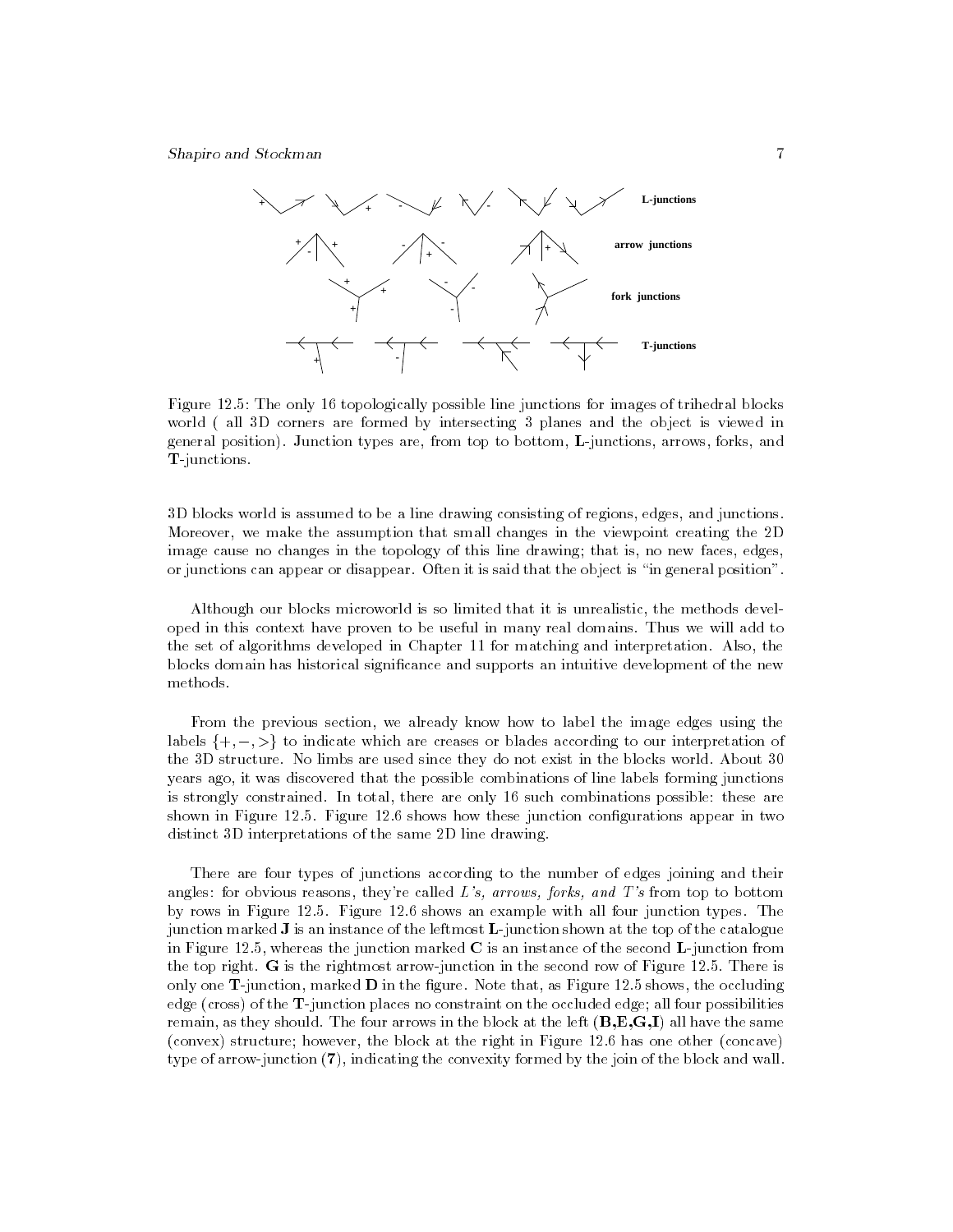

Figure 12.6: Two different interpretations for the same line drawing: (left) block floating in space and (right) block glued to back wall. The blade labels, omitted from the right figure, are the same as on the left.

Before proceeding, the reader should be convinced that all of the 16 junctions are, in fact, derivable from projections of 3D blocks. It is more difficult to reason that there are no other junctions possible: this has been proven, but for now, the reader should just verify that no others can be found while doing the exercises below.

### Exercise 8

Label the lines in the right part of Figure 12.1 according to how your visual system interprets the scene at the left.

### Exercise 9

Try to label all edges of all the blocks in Figure 12.7 as creases or blades. Every junction must be from the catalogue in Figure 12.5. (a) Which line drawings have consistent labelings? (b) Which drawings seem to correspond to a real object but cannot be labeled: why does the labeling fail? (c) Which drawings seem to correspond to impossible objects? Can any of these drawings be labeled consistently?

Two algorithmic approaches introduced in Chapter 11 can be used to automatically label such line drawings; one is sequential backtracking and the other is parallel relaxation labeling. We first formalize the problem to be solved: given a  $2D$  line drawing with a set of edges  $P_i$  (the observed objects), assign each edge a label  $L_i$  (the model ob jects) which interprets its 3D cause, and such that the combinations of labels formed at the junctions belong to the junction catalogue. The symbols  $P$  and  $L$ have been used to be consistent with Chapter 11, which should be consulted for algorithm details. Coarse algorithm designs are given below to emphasize certain points. Both algorithms often produce many interpretations unless some external information is provided. A popular choice is to label all edges on the convex hull of the drawing as  $>$  such that the hull is to the right.

If possible, the edges with the most constrained labels should be assigned first: it may even be that outside information (say stereo) already indicates that the edge corresponds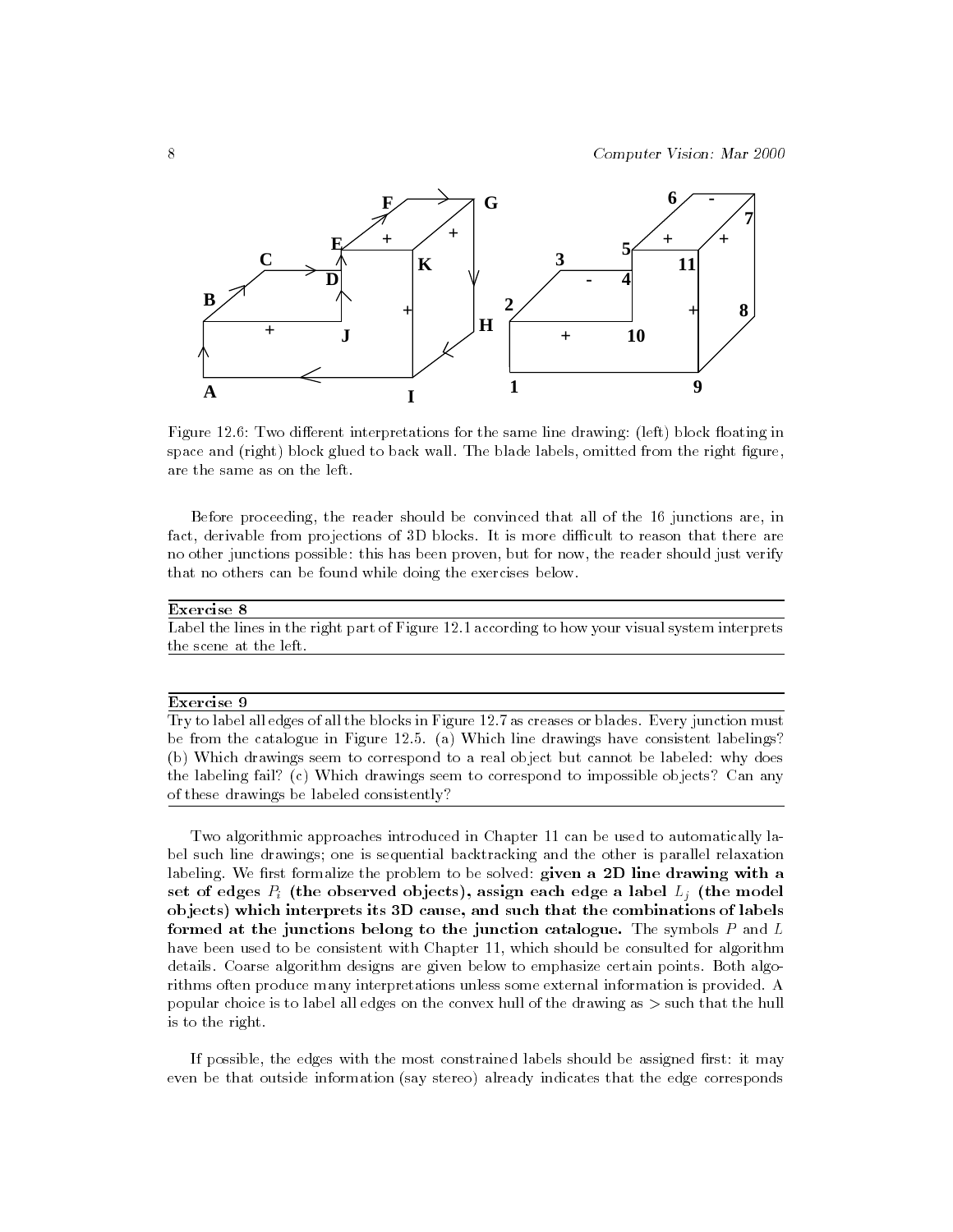

Figure 12.7: Line drawings which may or may not have 3D interpetations in our limited blocks world: which do and which do not and why?

### Exercise 10

Sketch and label the line drawing of a real scene that yields at least two different instances of each of the four junction types. Create your own scene: you may use any structures from the several figures in this section.



Algorithm 1: Labeling the edges of Blocks via Backtracking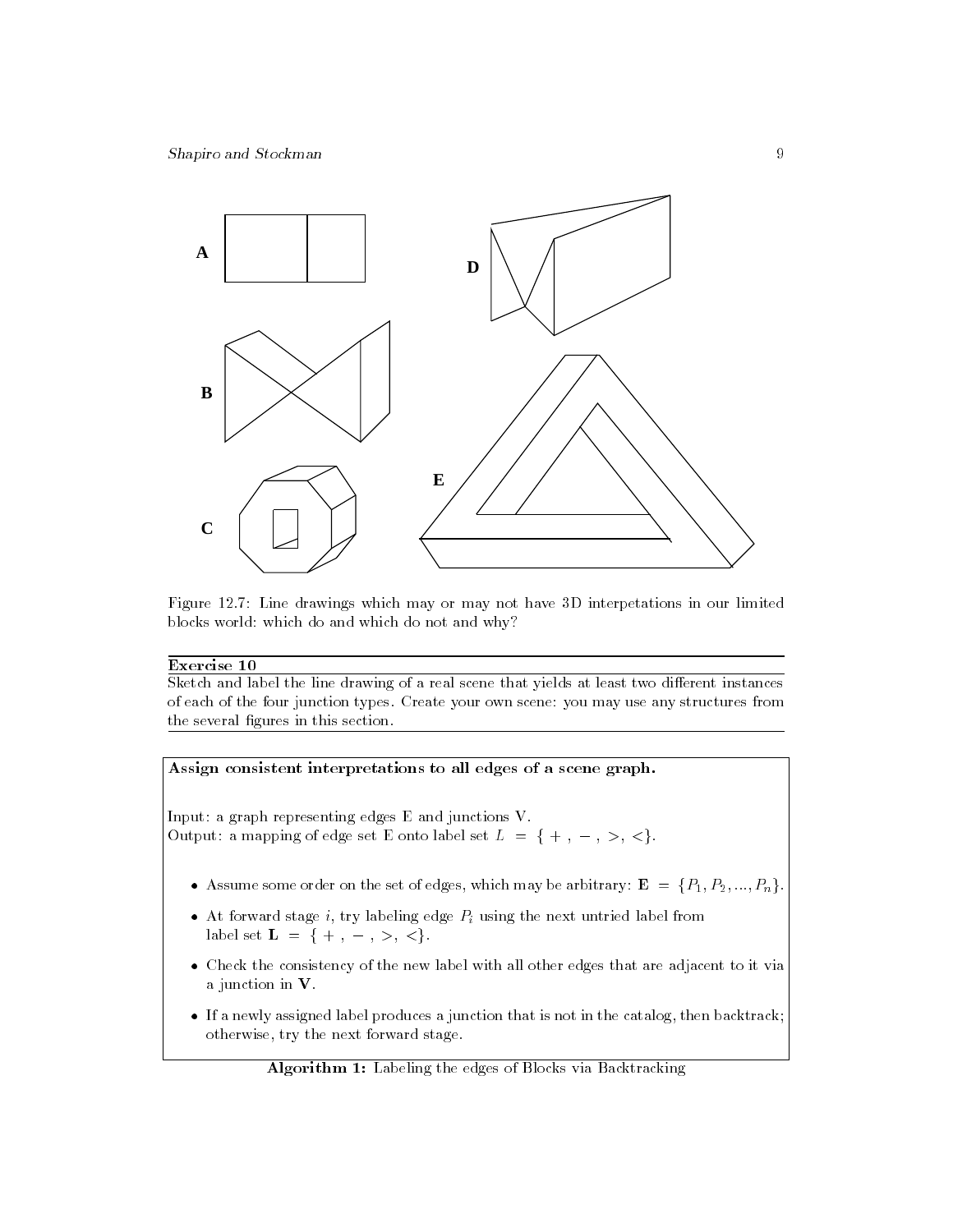

Figure 12.8: Interpretation Tree for the line drawing of a pyramid shown at the top right. At each level of the tree, one of the four junctions is labeled with one of the 16 junction labels from the catalogue in Figure 12.5. At the first level of the tree, an interpretation is assigned to junction  $\mathbf{B}$ ; subsequent levels assign interpretations to junctons  $\mathbf{D}$ ,  $\mathbf{A}$ , and  $\mathbf{C}$ . Three paths complete to yield the three interpretations shown at the bottom right.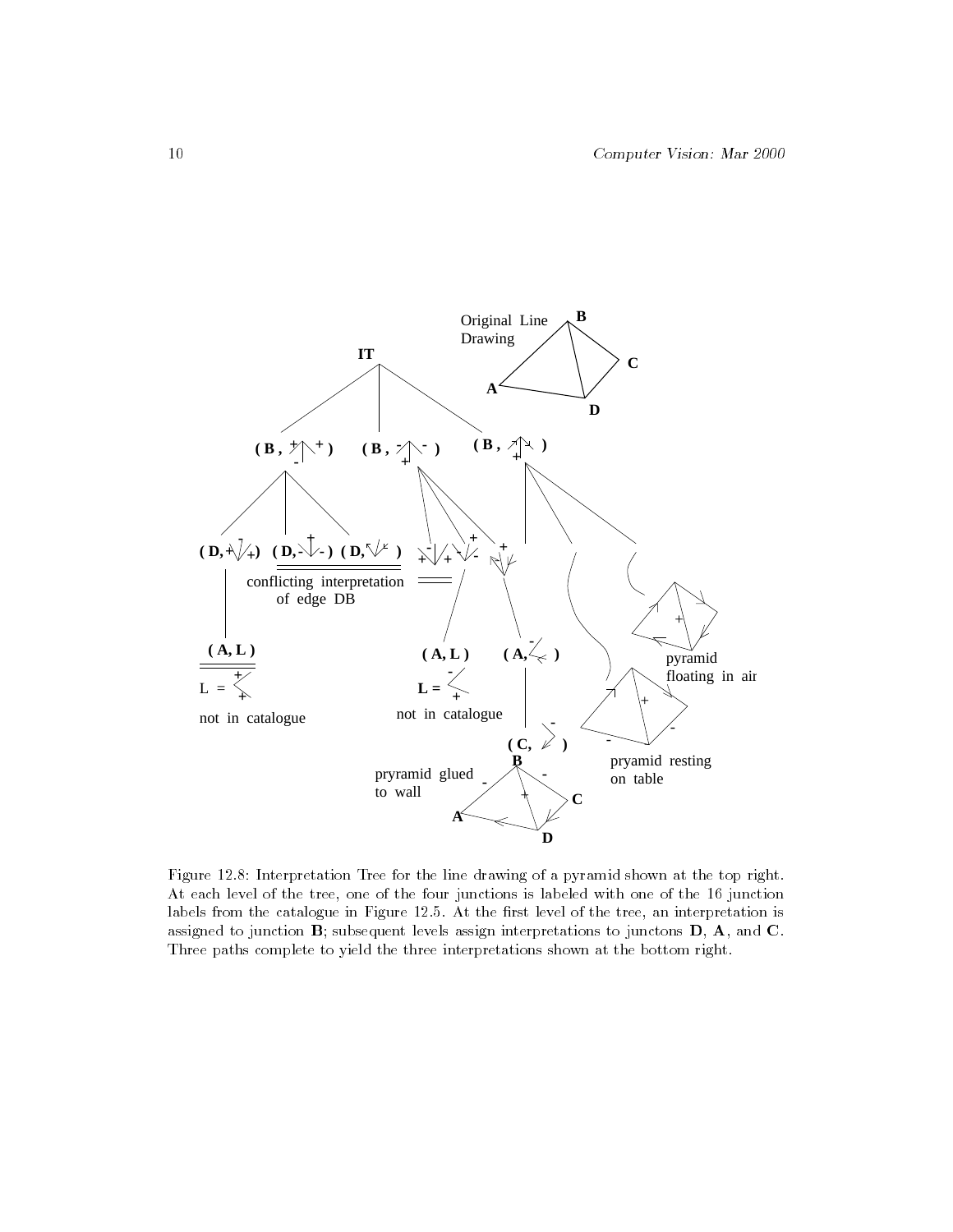to a 3D crease, for example. Some preprocessing should be done to determine the type of each junction according to the angles and number of incident edges. Other versions of this approach assign catalog interpretations to the junction labels and proceed to eliminate those that are inconsistent across an edge with the neighboring junction interpetations. Figure 12.8 shows an interpretation tree for interpreting the line drawing of a pyramid with four faces. The search space is rather small, demonstrating the strong constraints in trihedral blocks world.

### Exercise 11

Complete the IT shown in Figure 12.8 by providing all the edges and nodes omitted from the right side of the tree.

### Exercise 12

Construct the 5-level IT to assign consistent labels to all the edges of the pyramid shown in Figure 12.8. First, express the problem using the consistent labeling formalism from Chapter 11; define  $P$ ,  $L$ ,  $R_P$ ,  $R_L$ , using the 5 observed edges and the 4 possible edge labels. Secondly, sketch the IT. Are there three completed paths corresponding to the three completed paths in Figure 12.8?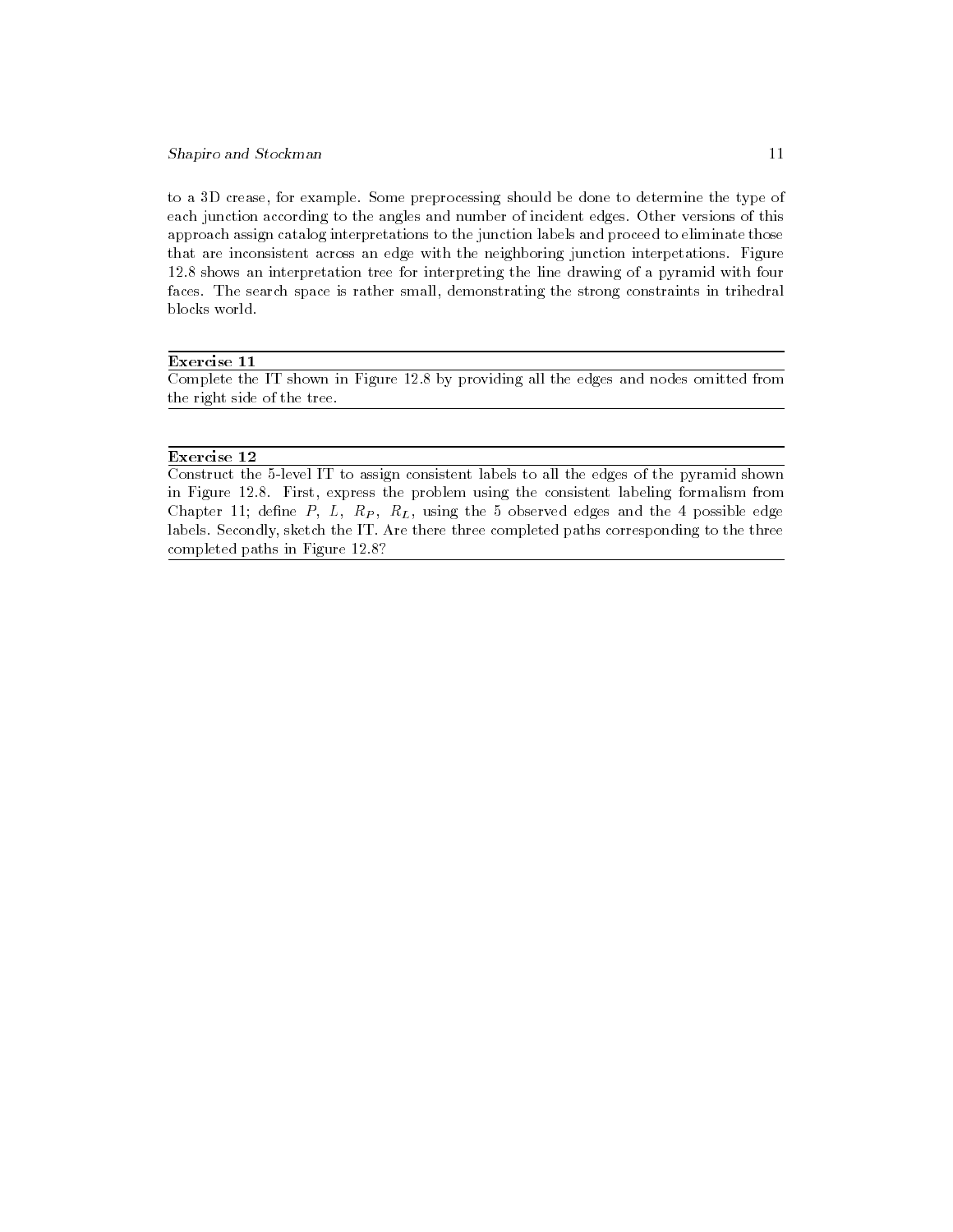### Line Labeling via Relaxation

As we have studied in Chapter 11, a discrete relaxation algorithm can also be used to constrain the interpretations of the parts of the line drawing. Here we assign labels to the edges of the line drawing: a similar procedure can be used to assign labels to the junctions.

### Assign consistent interpretations to all edges of a scene graph.

Input: a graph representing edges E and junctions V. Output: a mapping of edge set E onto subsets of label set  $L = \{+, -, >, <\}.$ 

- $\bullet$  Initally assign all labels  $\{+$  ,  $-$  ,  $>$  ,  $<$ } to the label set of every edge  $P_i$ .
- $\bullet$  At every stage, filter out possible edge labels by working on all edges as follows:
	- If a label  $L_j$  cannot form a legal junction using the possible labels for the edges connected to edge  $P_i$ , then eliminate label  $L_j$  from the label set of  $P_i$ .
- Stop iterating when no more label sets decrease in size.

Algorithm 2: Labeling the edges of Blocks via Discrete Relaxation

The above algorithm is a very simple representative of a large area of work with many variations. Because its simple operations can be done in any order, or even in parallel within each stage, the paradigm makes an interesting model for what might be happening in the human neural network downstream from the retina. Researchers have studied how to incorporate constraints from intensity and how to work at multiple resolutions. The blocks world work is very interesting and has been fruitful in its extensions. However, in the "toy form" presented here, it is useless for almost all real scenes, because (a) most 3D objects do not satisfy the assumptions and (b) actual 2D image representations are typically quite far from the line drawings required. Extensions, such as extending the label and junction catalogues to handle objects with curved surfaces and fixing errors in the line drawing, have been made and are mentioned in the references.

### Exercise 13 Demonstrating the Necker Phenomena

This exercise is a variation on a previous one concerning the labeling of the edges of the image of a pyramid in general position (see previous exercise). Figure 12.9 shows a *wireframe* drawing of a cube: there is no occlusion and all 12 creases are visible as edges in the image. (a) Stare at the leftmost of the three drawings. Does your visual system produce a 3D interpretation of the line drawing? Does this interpretation change over a few minutes of staring? (b) Label the center drawing so that junction G is the image of a front corner. Cross out junction H and the three edges incident there so that a solid cube is represented. (c) Repeat (b) except this time have junction H be the image of a front corner and delete the edges incident on G. Note that the 3D wireframe object is NOT a legal object in the blocks world we defined. However, we can use the same reasoning in interpreting small neighborhoods about any of the cube corners, which do belong to the junction catalog.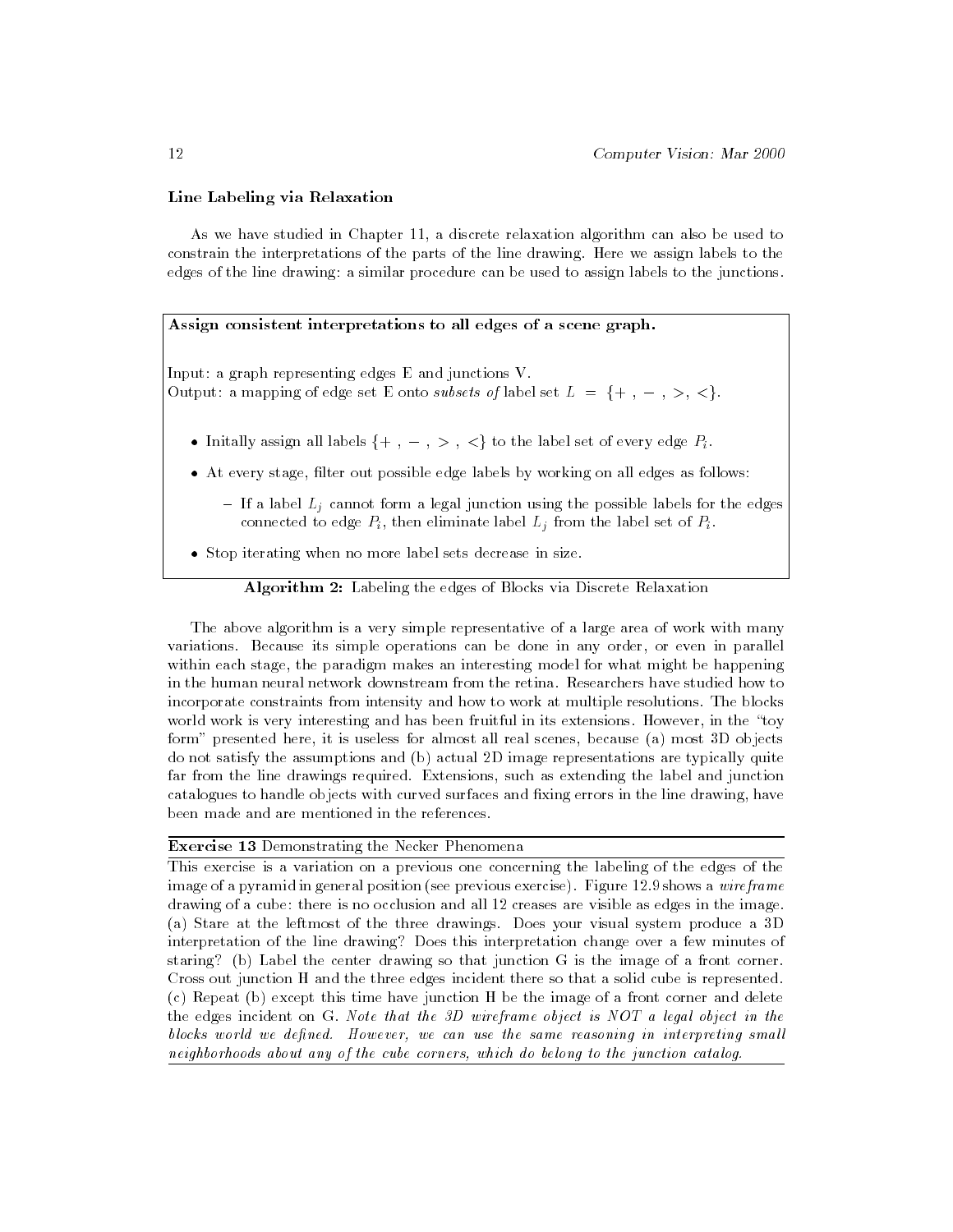

Figure 12.9: See the related Exercise 13. The Necker Cube has multiple interpretations: a human staring at one of these figures typically experiences changing interpretations. The interpretations of the two fork junctions in the center flip flop between the image of a front corner and the image of a back corner.

| Exercise 14                                                                                |
|--------------------------------------------------------------------------------------------|
| Apply the interpretation tree procedure of Chapter 11 to the line drawings in Figure 12.7. |
| Show any correct labelings resulting from completed paths.                                 |

## 12.3 3D Cues Available in 2D Images

An image is a 2D projection of the world. However, anyone who appreciates art or the movies knows that a 2D image can evoke rich 3D perceptions. There are many cues used to make 3D interpretations of 2D imagery.

Several depth cues can be seen in the image of Figure 12.10. Two sleeping persons occlude the bench, which occludes a post, which occludes an intricate railing, which occludes the trees, which occlude the buildings with the spires, which occlude the sky. The sun is o to the far right as is indicated by the shadow of the rightmost lamp post and its brighter right side. Also, the unseen railing at the right casts its intricate shadow on the planks, giving the false appearance of a tiled patio. The texture on the ground indicates a planar surface and the shrinking of the texture indicates the gradual regress of the ground away from the viewer. The orientation of the building wall at the left is obvious to a human interpreter from the orientation of the edges on it. The image of the railing tapers from right to left giving a strong cue that its depth is receding in 3D. Similarly, the boards of the bench taper from left to right. The images of the lamp post and the people are much larger than the images of the spires, indicating that the spires are far away.

### 7 Definition Interposition occurs when one object occludes another object, thus indicating that the occluding object is closer to the viewer than the occluded object.

Object interposition gives very strong cues in interpreting the image of Figure 12.10 as discussed above. Clearly, the bench is closer than the post that it occludes, and the lamp post is closer than the railing. Recognition of individual objects may help in using this cue; however, it is not necessary. 'T' junctions formed in the image contours give a strong local cue. See Figure 12.11. Note that in the edge image at the right of Figure 12.10 the building edge is the bar of a 'T' junction formed with the top of the bench and the railing forms the bar of a 'T' junction with the right edge of the lamp post. A matching pair of 'T' junctions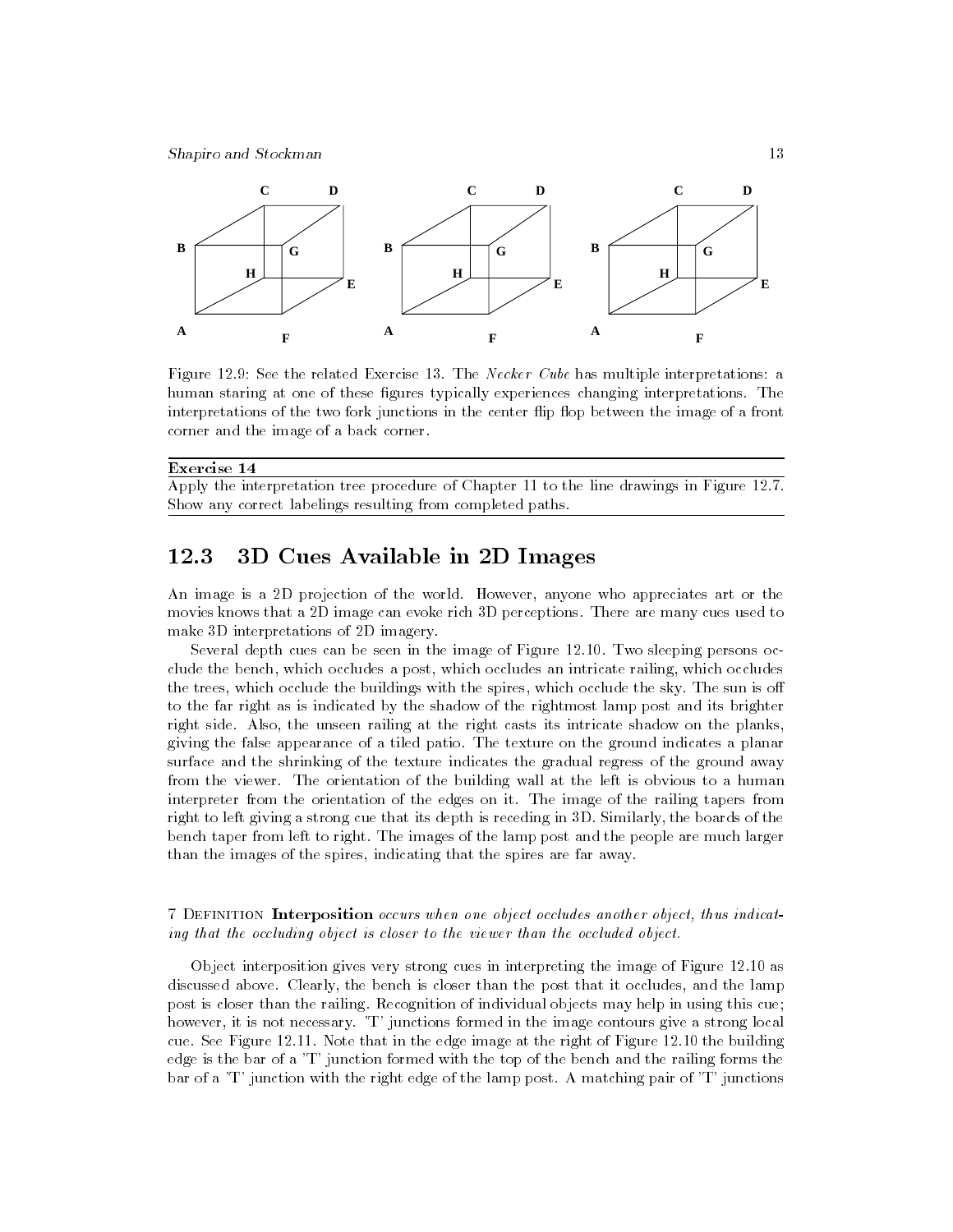### Exercise 15

Apply the relaxation labeling procedure of Chapter 11 to the line drawings in Figure 12.7. If the label set for any edge becomes NULL, then there is no consistent interpretation. If any edges have more than one label in the final label set, then there are ambiguous interpretations as far as this algorithm is concerned. In such cases, use the multiple labels on the line drawing and verify which are actually realizable.



Figure 12.10: In Quebec City above the cliff above the great St Lawrence River: (left) image showing many depth cues, (right) result of Roberts edge operator followed by thresholding to pass 10% of the pixels.



Figure 12.11: "T"-junctions indicate occlusion of one object by another: the inference is that the edge of the cross corresponds to the occluding object, while the edge of the bar corresponds to the occluded object. Two aligning \T"-junctions provide much stronger evidence of occlusion than just one.

### Exercise 16

Find all 'T' junctions in the line segments of the box in Figure 12.3. Does each truly indicate occlusion of one surface by another?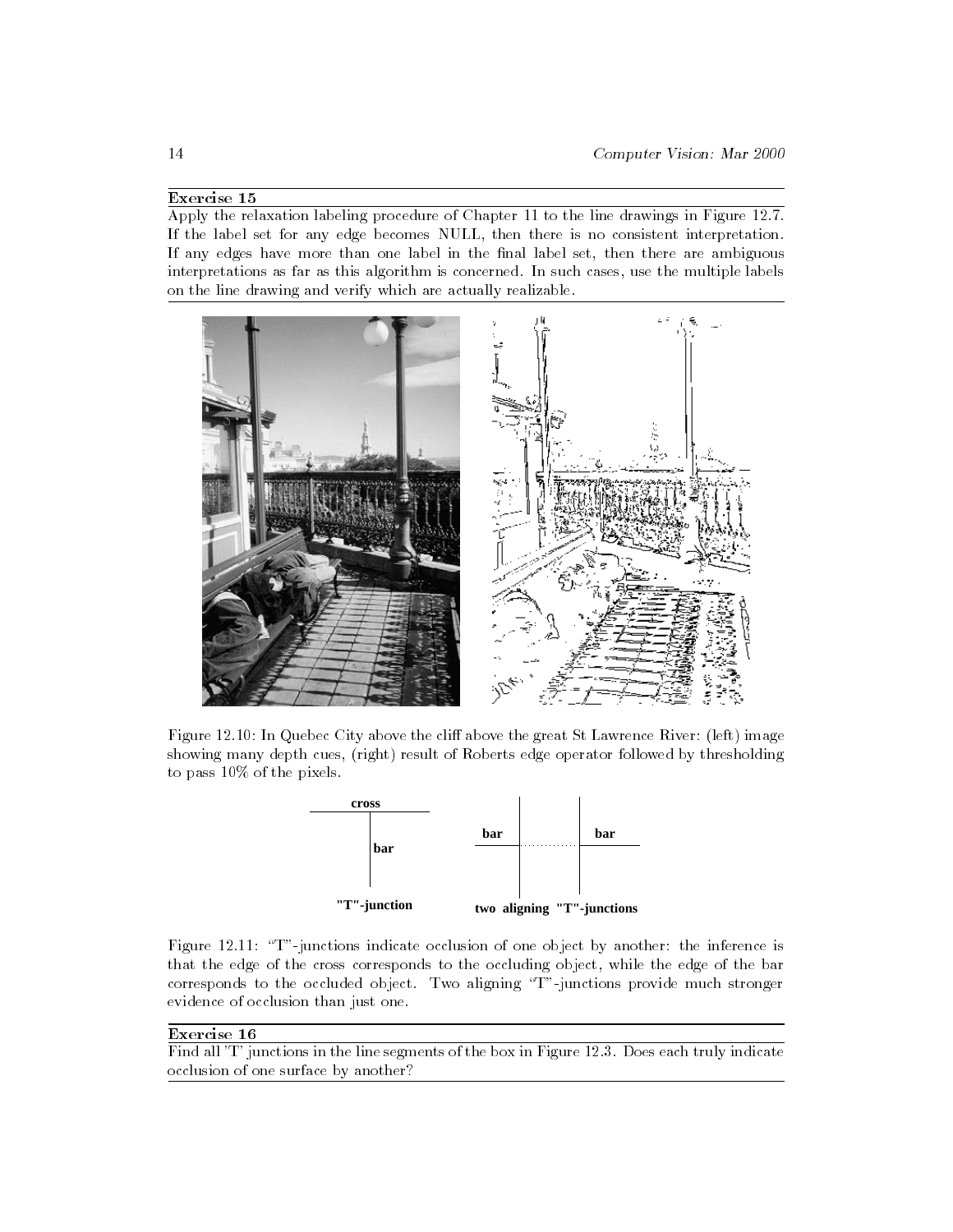is an even stronger cue because it indicates a continuing object passing behind another. This edge image is difficult as is often the case with outdoor scenes: for simpler situations, consider the next exercise. Interposition of recognized ob jects or surfaces can be used to compute the relative depth of these objects.

8 DEFINITION Perspective scaling indicates that the distance to an object is inversely proportional to its image size. The term "scaling" is reserved for comparing object dimensions that are parallel to the image plane.

Once we recognize the spires in Figure 12.10, we know they are quite distant because their image size is small. The vertical elements of the railing decrease in size as we see them recede in distance from right to left. Similarly, when we look down from a tall building to the street below, our height is indicated by how small the people and cars appear. The size of an ob ject recognized in the image can be used to compute the depth of that ob ject in 3D.

### 9 DEFINITION Forshortening of an object's image is due to viewing the object at an acute angle to its axis and gives another strong cue of how the 2D view relates to the 3D object.

As we look at the bench in Figure 12.10 and the people on it, their image length is shorter than it would be were the bench at a consistent closest distance to the viewer. Similarly, the verticle elements of the railing get closer together in the image as they get further away in the scene. This forshortening would not occur were we to look perpendicularly at the railing. Texture gradient is a related phenomena. Elements of a texture are subject to scaling and forshortening, so these changes give a viewer information about the distance and orientation of a surface containing texture. This effect is obvious when we look up at a brick building, along a tiled floor or railroad track, or out over a field of corn or a stadium crowd. Figure 12.12 demonstrates this. Texture gradients also tell us something about the shape of our friends' bodies when they wear clothes with regular textured patterns. A sketch of a simple situation creating a texture gradient is given in Figure 12.13: the texels, or images of the dots, move closer and closer together toward the center of the image corresponding to the increasing distance in 3D. Figure 12.14 shows how a texture is formed when objects in a scene are illuminated by a regular grid of light stripes. This articial (structured) lighting not only gives humans more information about the shape of the surfaces, but also allows automatic computation of surface normal or even depth as the next chapter will show. Change of texture in an image can be used to compute the orientation of the 3D surface yielding that texture.

### 10 DEFINITION Texture gradient is the change of image texture (measured or perceived) along some direction in the image, often corresponding to either a change in distance or surface orientation in the 3D world containing the objects creating the texture.

Regular textured surfaces in 3D viewed nonfrontally create texture gradients in the image, but the reverse may not be true. Certainly, artists create the illusion of 3D surfaces by creating texture gradients on a single 2D sheet of paper.

11 DEFINITION Motion parallax gives a moving observer information about the depth to objects, as even stationary objects appear to move relative to each other: the images of closer objects will move faster than the images of distant objects.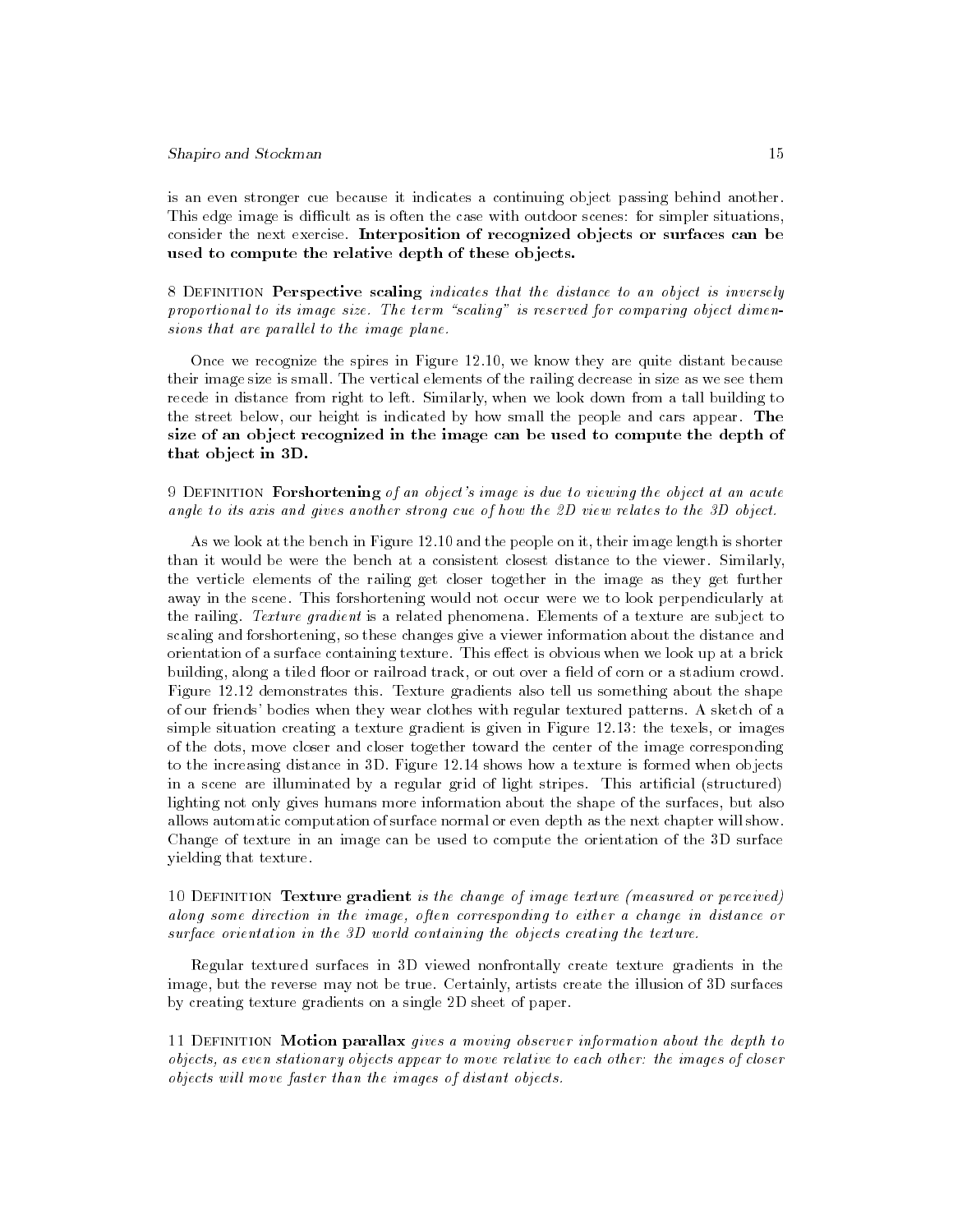

Figure 12.12: Image of a cornfield shows multiple textures (corn plants and rows of corn plants) and texture gradients. Texture becomes more dense from bottom to top in the image because each square centimeter of image contains more corn leaves.

Although motion parallax is the result of viewer motion, a similar effect results if the viewer is stationary and the objects are moving. Figure 12.13 relates the several effects under discussion to the perspective viewing projection. When we walk down a street (assume one eye closed), the image of objects we pass, such as trash cans or doorways, move much faster across our retina than do the images of the same kind of objects one block ahead of us. When driving in a car, oncoming vehicles in the distance present stable images which ultimately speed up to pass rapidly by our side window. Similarly, the images of cars passing by a standing person change much faster than the images of cars one block away. Motion parallax is related to scaling and forshortening by the same mathematics of perspective projection.

There are even more 3D cues available from single 2D images than what we have discussed. For example, distant objects may appear slightly more blueish than closer objects. Or, their images may be less crisp due to scattering effects of the air in between these objects and the viewer. Also, depth cues can be obtained from focusing, as will be discussed in Chapter 13. Moreover, we have not discussed some other assumptions about the real world; for example, we have not assumed a ground plane or a world with gravity defining a special vertical direction, two conditions under which the human visual system evolved.

### Exercise 17

Examine a pencil with one eye closed. Keep it parallel to the line between your eyeballs and move it from your face to arms length. Is the change in image size due to scaling or forshortening or both? Now hold the pencil at its center and maintain a fixed distance between your eye and its center: rotate the pencil about its center and observe the change in its image. Is the change due to scaling or forshortening or both? Write an approximate trigonometic formula for image size as a function of rotation angle.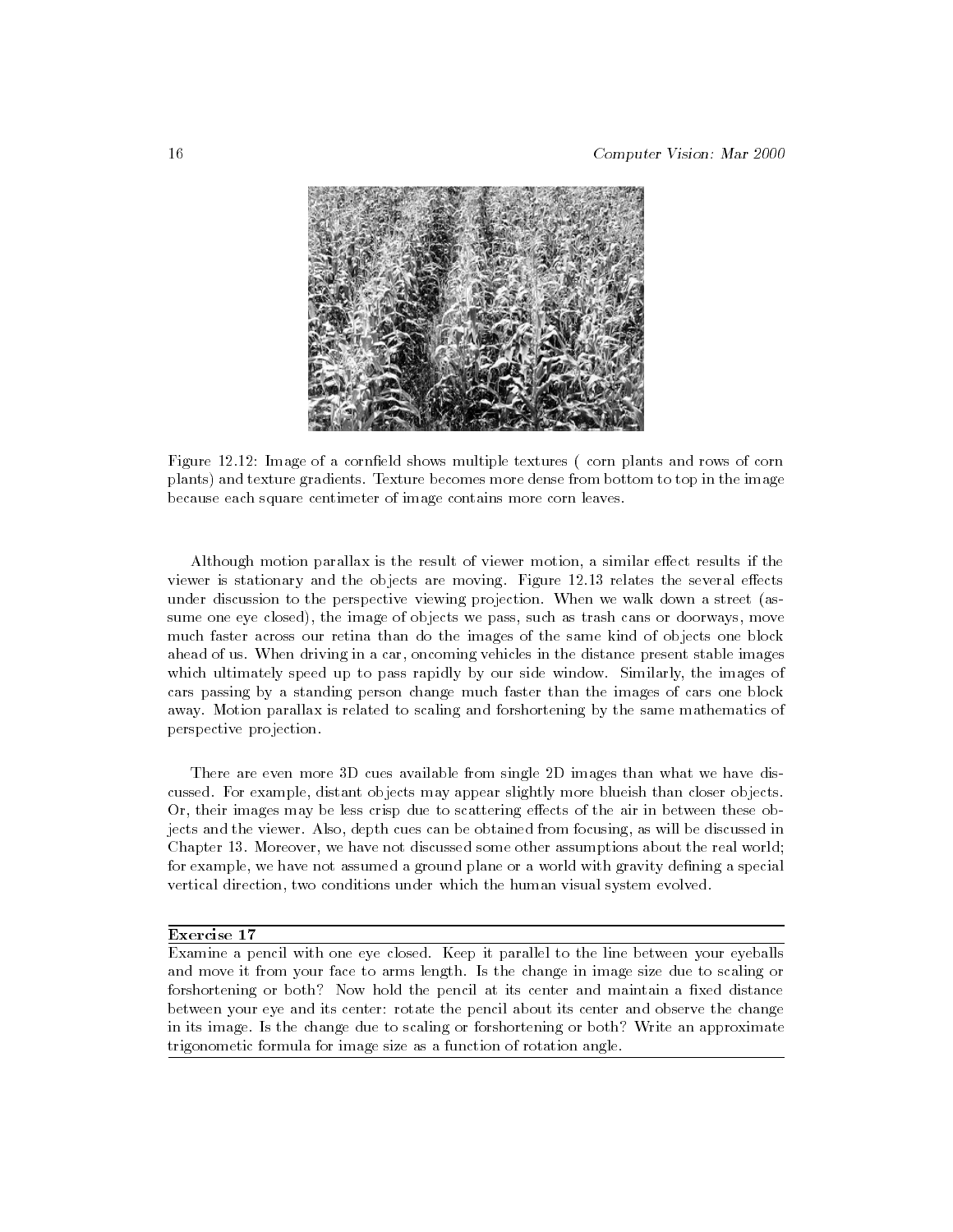

Figure 12.13: Sketches of the effects of scaling, forshortening, texture gradient and motion parallax. In each case, the front image plane is represented by a vertical line segment; objects are toward the right.



Figure 12.14: The texture formed by light stripes projected onto objects reveals their 3D surface shape: (left) a grid of light projected on a smooth sculpture on a planar background; (right) stripes on objects with planar background removed - what are the objects?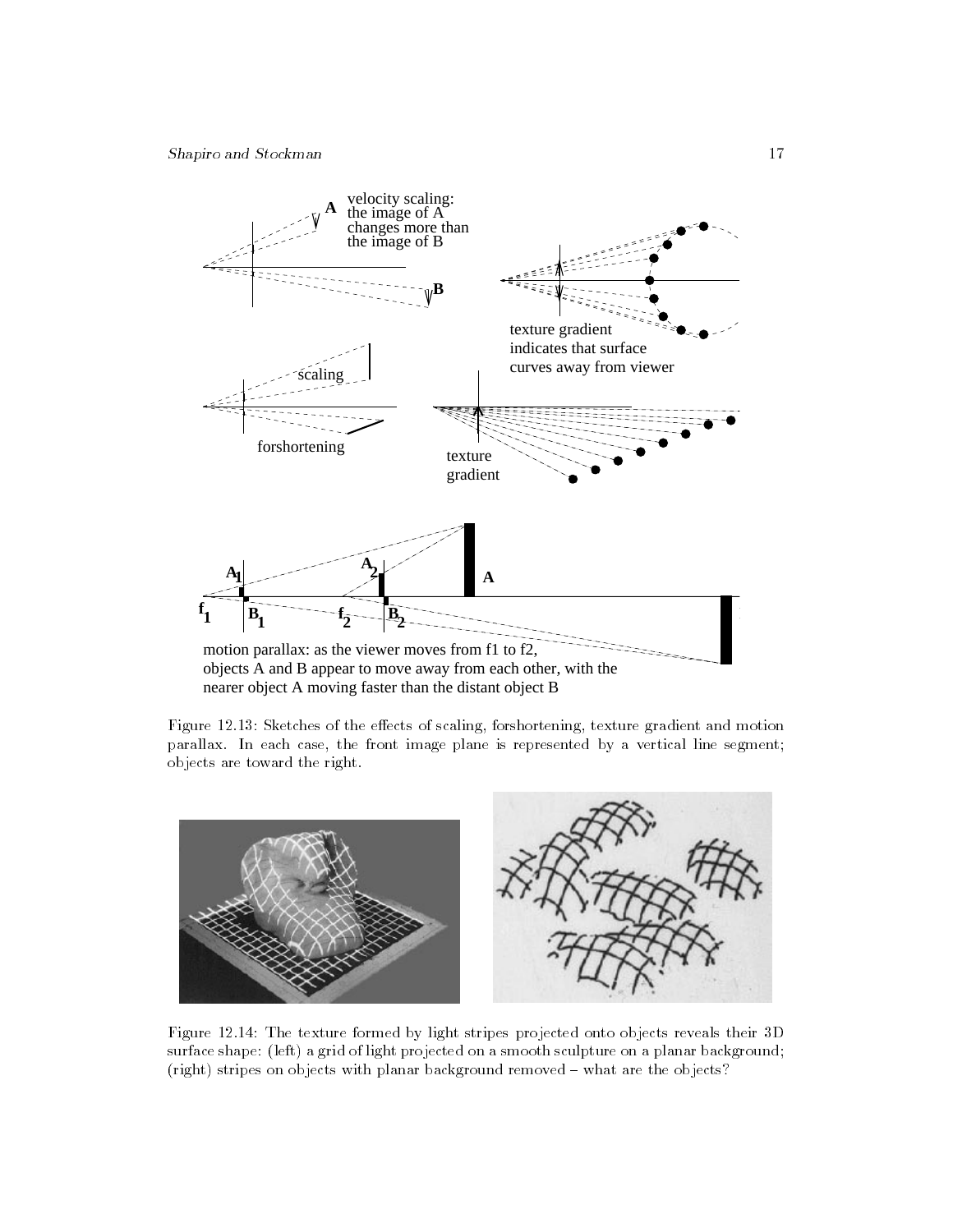### Exercise 18

Hold a finger vertically closely in front of your nose and alternately open one eye only for 2 seconds. Observe the apparent motion of your finger (which should not be moving). Move your finger further away and repeat. Move your finger to arms length and repeat again. (It might help to line up your finger tip with a door knob or other object much farther away.) Describe the amount of apparent motion relative to the distance of finger to nose.



Figure 12.15: (Left) Image of a carefully illuminated cylinder formed by wrapping a gridded paper around a can and (right) a 3D plot of the intensity function from a slightly different viewpoint. Note how the shape of cylinder is well represented by the intensities.

#### **Other Phenomena** 12.4

In Chapter 10, we discussed principles, such as the Gestalt principles, for grouping image features to make larger structures. These principles are often fruitful in inverting the image to obtain a  $3D$  interpretation  $-$  and sometimes are deceiving, in the sense that they stimulate incorrect interpretations for some sets of conditions. Some additional important phenomena for interpreting 3D structure from 2D image features are briefly discussed below.

#### $12.4.1$ Shape from X

The 1980's saw a flurry of work on computational models for computing surface shape from different image properties. The research usually concentrated on using a single image property rather than combinations of them. Some of the mathematical models are examined in Chapter 13, while the phenomena used are discussed in more detail below. Here we just introduce the property  $X$  used as a 3D shape cue.

### Shape from Shading:

Use of shading is taught in art class as an important cue to convey 3D shape in a 2D image. Smooth objects, such as an apple, often present a highlight at points where a reception from the light source makes equal angles with reflection toward the viewer. At the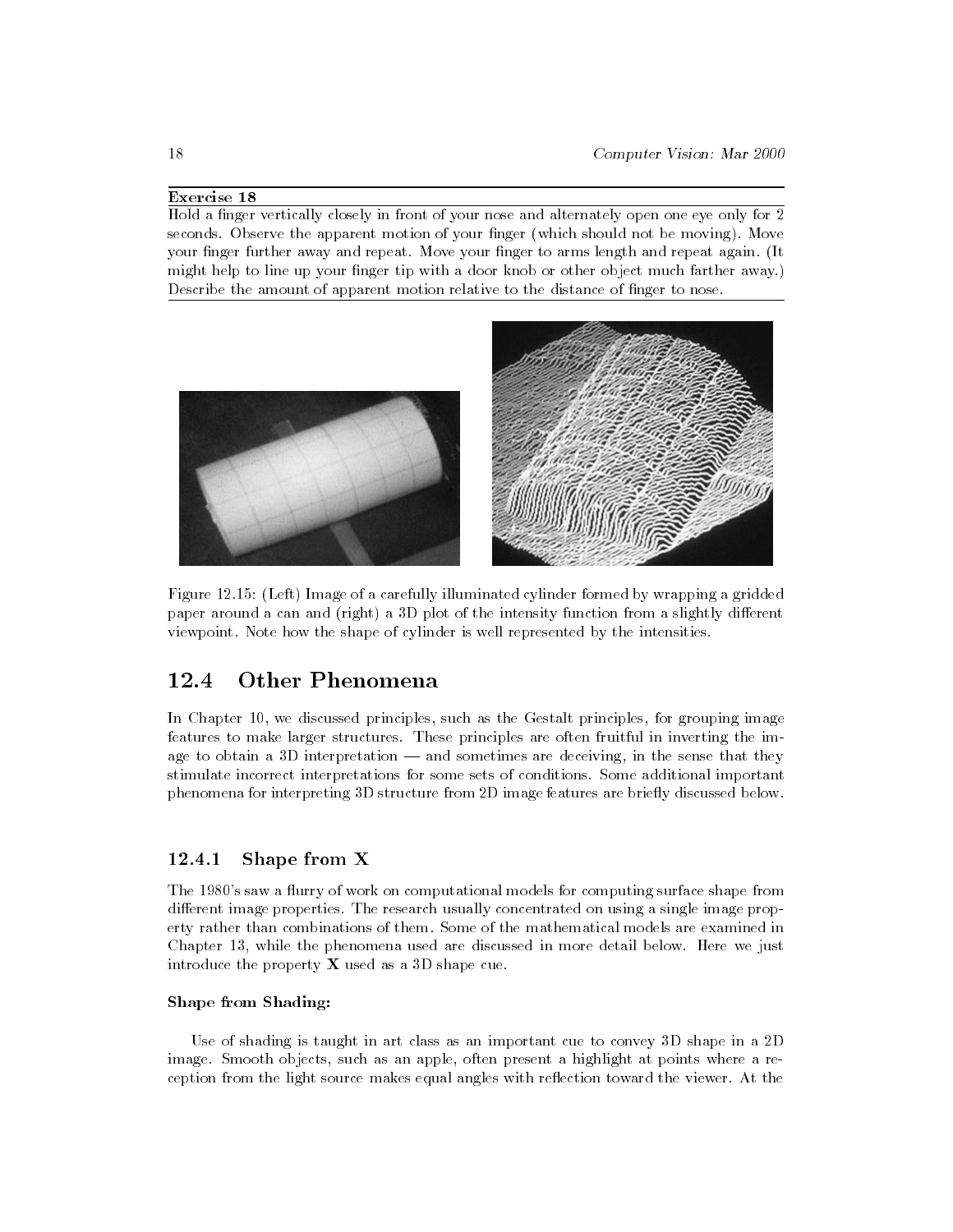

Figure 12.16: Intensity image of smooth buff objects  $-$  a vase and an egg  $-$  and a plot of intensities across the highlighted row. Note how the intensities are closely related to the object shape.

same time, smooth objects get increasingly darker as the surface normal becomes perpendicular to rays of illumination. Planar surfaces tend to have a homogeneous appearance in the image with intensity proportional to the angle made between the normal to the plane and the rays of illumination. Computational formulas have been developed for computing surface normal from image intensity; however, most methods require calibration data in order to model the relationship between intensity and normal and some methods require multiple cameras. Recall that computational procedures must in general use a model for mula relating several parameters – the reflected energy, the incident energy, the direction of illumination, the direction of reflection, and the orientation and reflectance of the surface element. With so many parameters, SFS can only be expected to work well by itself in highly controlled environments. Figure 12.15 shows an image of a uniform cylinder with a grid of lines illuminated from a single direction, while Figure 12.16 shows two images of bu objects yielding good shading information for perceiving shape.

### Shape from Texture:

Whenever texture is assumed to lie on a single 3D surface and to be uniform, the notion of texture gradient in 2D can be used to compute the 3D orientation of the surface. The concept of texture gradient has already been described. Figure 12.18 shows a uniform texture on a 3D surface viewed at an angle so that a texture gradient is formed in the 2D image. There are two angles specially defined to relate the orientation of the surface to the viewer.

12 DEFINITION The tilt of a planar surface is defined as the direction of the surface normal projected in the image. The slant of a surface is defined to be the angle made between the surface normal and the line of sight. See Figure 12.18

Consider a person standing erect and looking ahead in a flat field of wheat. Assuming that the head is vertical, the tilt of the field is 90 degrees. If the person is looking far away, then the slant is close to 90 degrees; if the person is looking just beyond her feet, then the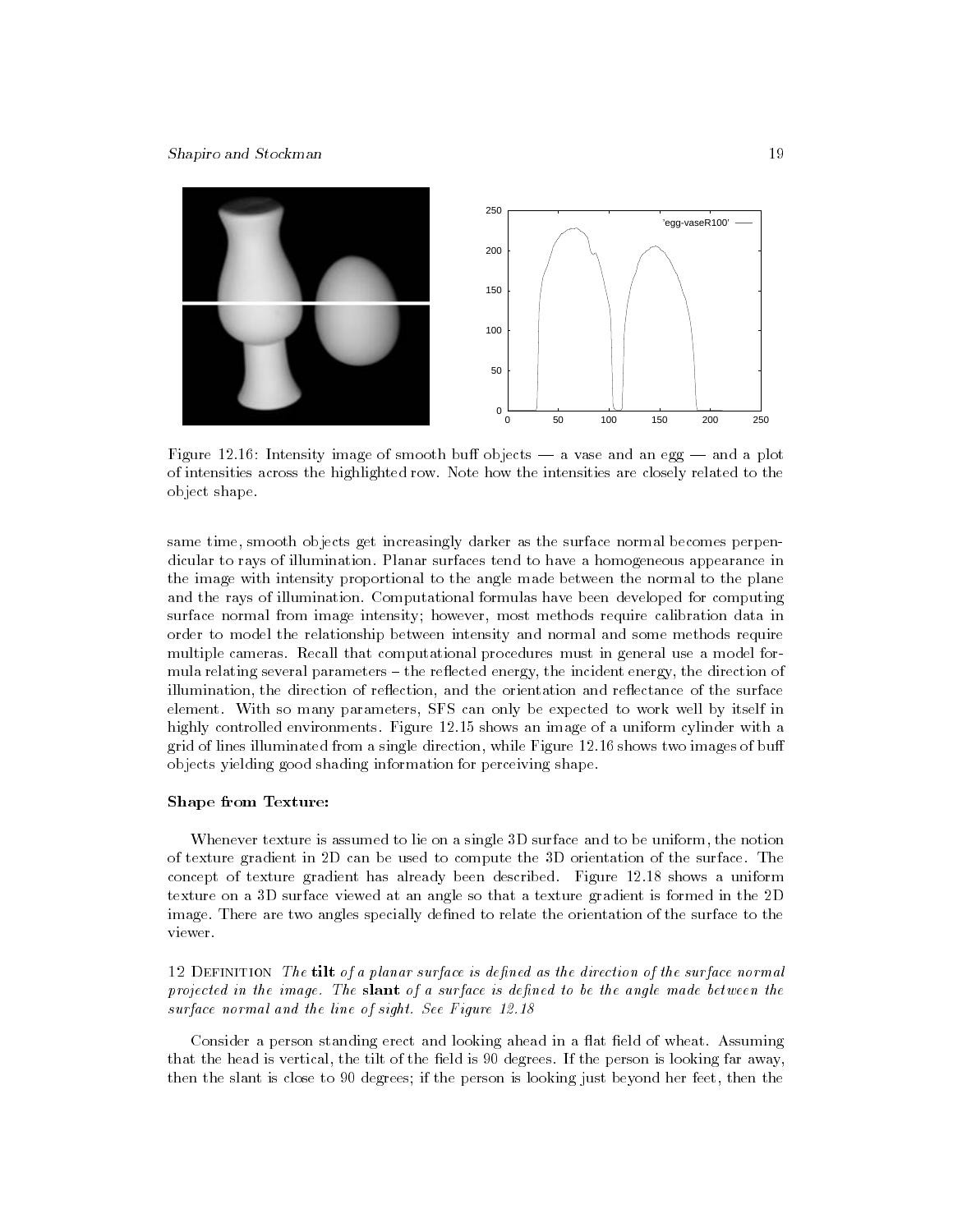

Figure 12.17: Other cues for inferring 3D from 2D image features. (a) Virtual lines and curves can be formed by grouping of similar features. (b) Virtual boundaries can deceive humans into perceiving interposing objects with intensity different from the background. (c) Alignments in 2D usually, but not always, indicate alignment in 3D. (d) 2D image curves induce perception of 3D surface shape.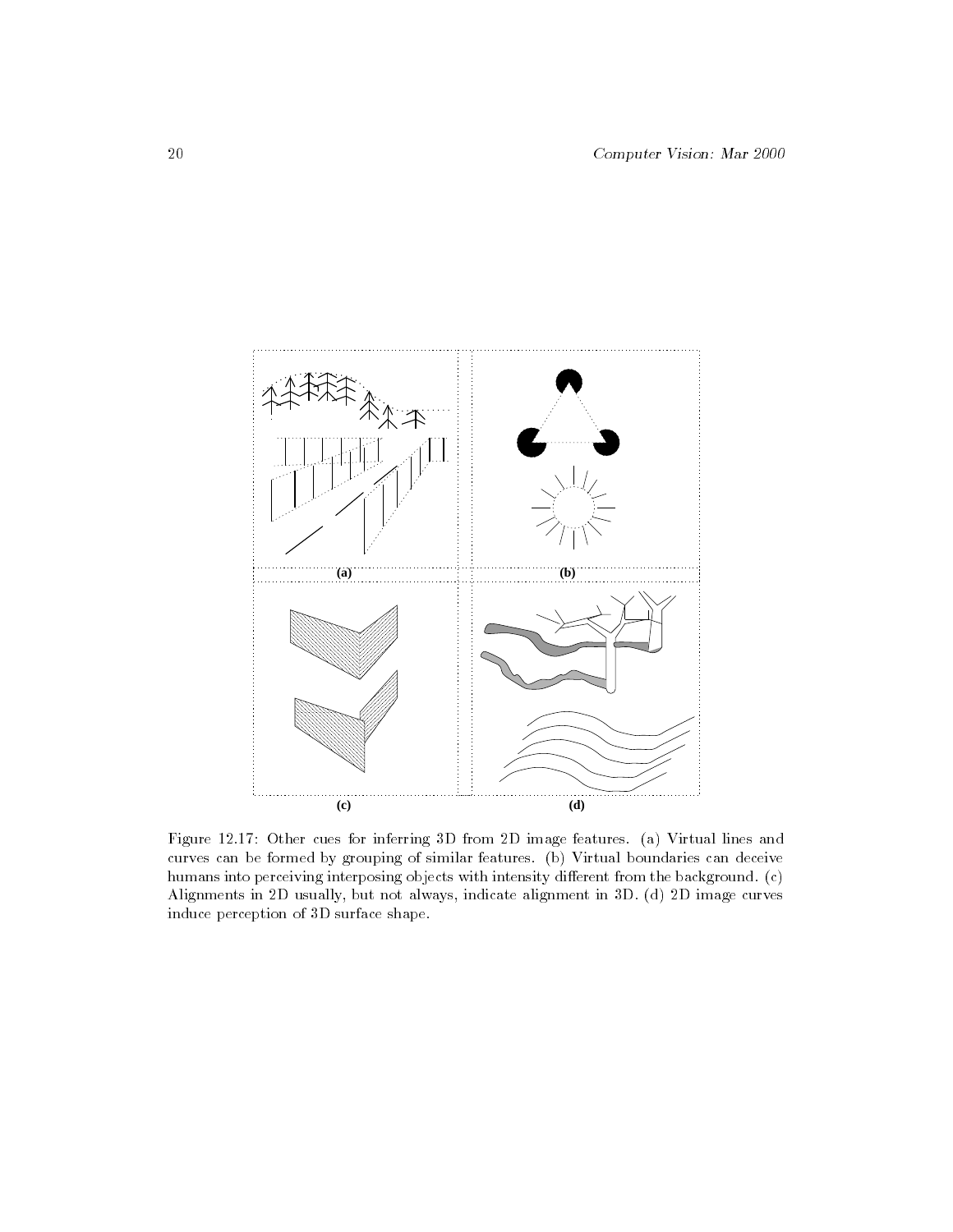

Figure 12.18: Tilt and slant of a surface are determined from the orientation of the surface normal N relative to the viewing coordinate system. Tilt  $\tau$  is the direction of N projected into the image  $(T)$ . Slant  $\phi$  is the angle between N and the line of sight.



Figure 12.19: (Left) Image containing many textures and (right) result of 5x5 Prewitt edge operator. The walk has tilt of 90 degrees and slant of about 75 degrees: the brick wall has tilt of about 170 degrees and slant of about 70 degrees.

slant is close to zero. Now, if the person rotates her head 45 degrees to the left, then the tilt of the field becomes 45 degrees, while a 45 degree tilt of the head toward the right would produce a tilt of 135 degrees for the field surface. Figure 12.19 is a picture containing two major planar surfaces, a walkway on the ground plane and a terrace wall. The walkway has tilt of 90 degrees and slant of about 75 degrees. ( The path inclines 15 degrees uphill.) The terrace wall has a tilt of about 170 degrees and slant of about 70 degrees. The concepts of tilt and slant apply to any surfaces, not just those near the ground plane; for example, outside or inside walls of buildings, the faces of boxes or trucks. In fact, these concepts apply to the elements of curved surfaces as well; however, the changing surface normal makes it more difficult to compute the texture gradient in the image.

### Shape from Boundary:

Humans infer 3D object shape from the shape of the 2D boundaries in the image. Given an ellipse in the image, immediate 3D interpretations are *disk* or *sphere*. If the circle has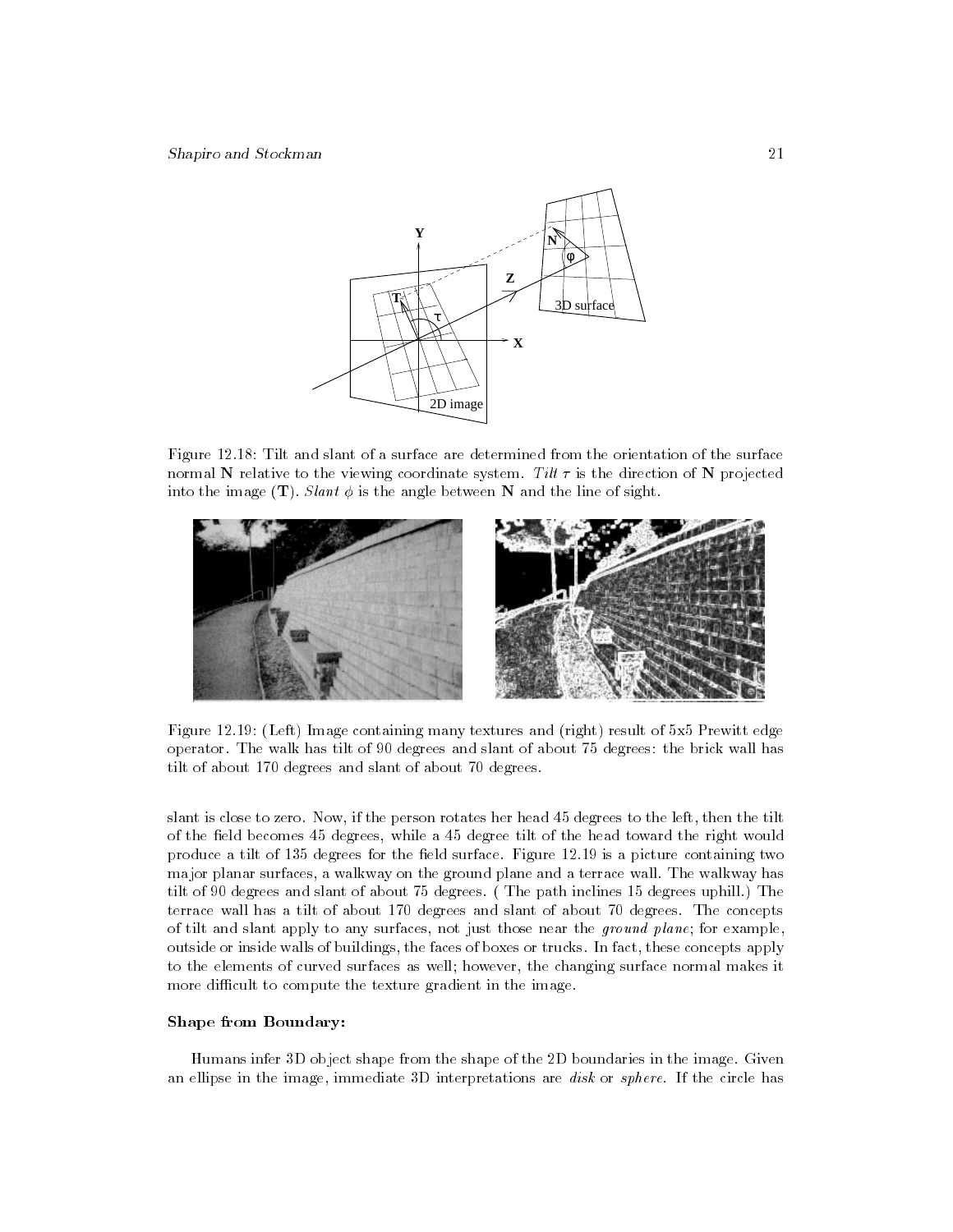### Exercise 19

 $(a)$  Give the tilt and slant for each of the four faces of the object in Figure 12.6. (b) Do the same for the faces of the objects in Figure 12.1.

uniform shading or texture the disk will be favored, if the shading or texture changes appropriately toward the boundary, the sphere will be favored. Cartoons and other line drawings often have no shading or texture, yet humans can derive 3D shape descriptions from them.

Computational methods have been used to compute surface normals for points within a region enclosed by a smooth curve. Consider the simple case of a circle: the smoothness assumption means that in 3D, the surface normals on the object limb are perpendicular to both the line of sight and the circular cross section seen in the image. This allows us to assign a unique normal to the boundary points in the image. These normals are in opposite directions for boundary points that are the endpoints of diameters of the circle. We can then interpolate smooth changes to the surface normals across an entire diameter, making sure that the middle pixel has a normal pointing right at the viewer. Surely, we need to make an additional assumption to do this, because if we were looking at the end of an elipse, the surface would be different from a sphere. Moreover, we could be looking at the *inside* of a half spherical shell! Assumptions can be used to produce a unique surface, which may be the wrong one. Shading information can be used to constrain the propagation of surface normals. Shading can differentiate between an egg and a ball, but maybe not between the outside of a ball and the inside of a ball.

### Exercise 20

Find a cartoon showing a smooth human or animal figure. (a) Is there any shading, shadows, or texture to help with perception of 3D object shape? If not, add some yourself by assuming a light bulb at the front top right. (b) Trace the object boundary onto a clean sheet of paper. Assign surface normals to 20 or so points within the figure boundary to represent the object shape as it would be represented in an intrinsic image.

### 12.4.2 Vanishing Points

The perspective projection distorts parallel lines in interesting ways. Artists and draftspersons have used such knowledge in visual communication for centuries. Figure 12.20 shows two well-known phenomena. First, a 3D line skew to the optical axis will appear to vanish at a point in the 2D image called the vanishing point. Secondly, a group of parallel lines will have the same vanishing point as shown in the figure. These effects are easy to show from the algebraic model of projective projection. Vanishing lines are formed by the vanishing points from different groups of lines parallel to the same plane. In particular, a *horizon*  $line$  is formed from the vanishing points of different groups of parallel lines on the ground plane. In Figure 12.20, points  $\mathbf{V_{1}}$  and  $\mathbf{V_{3}}$  form a horizon for the ground plane formed by the rectangular tiled surface. Note that the independent bundle of three parallel lines (highway) vanishes at point  $V_2$  which is on the same horizon line formed by the rectangular texture. Using these properties of perspective, camera models can be deduced from imagery taken from ordinary uncalibrated cameras. Recently, systems have been constructed using these principles that can build 3D models of scenes from an ordinary video taken from several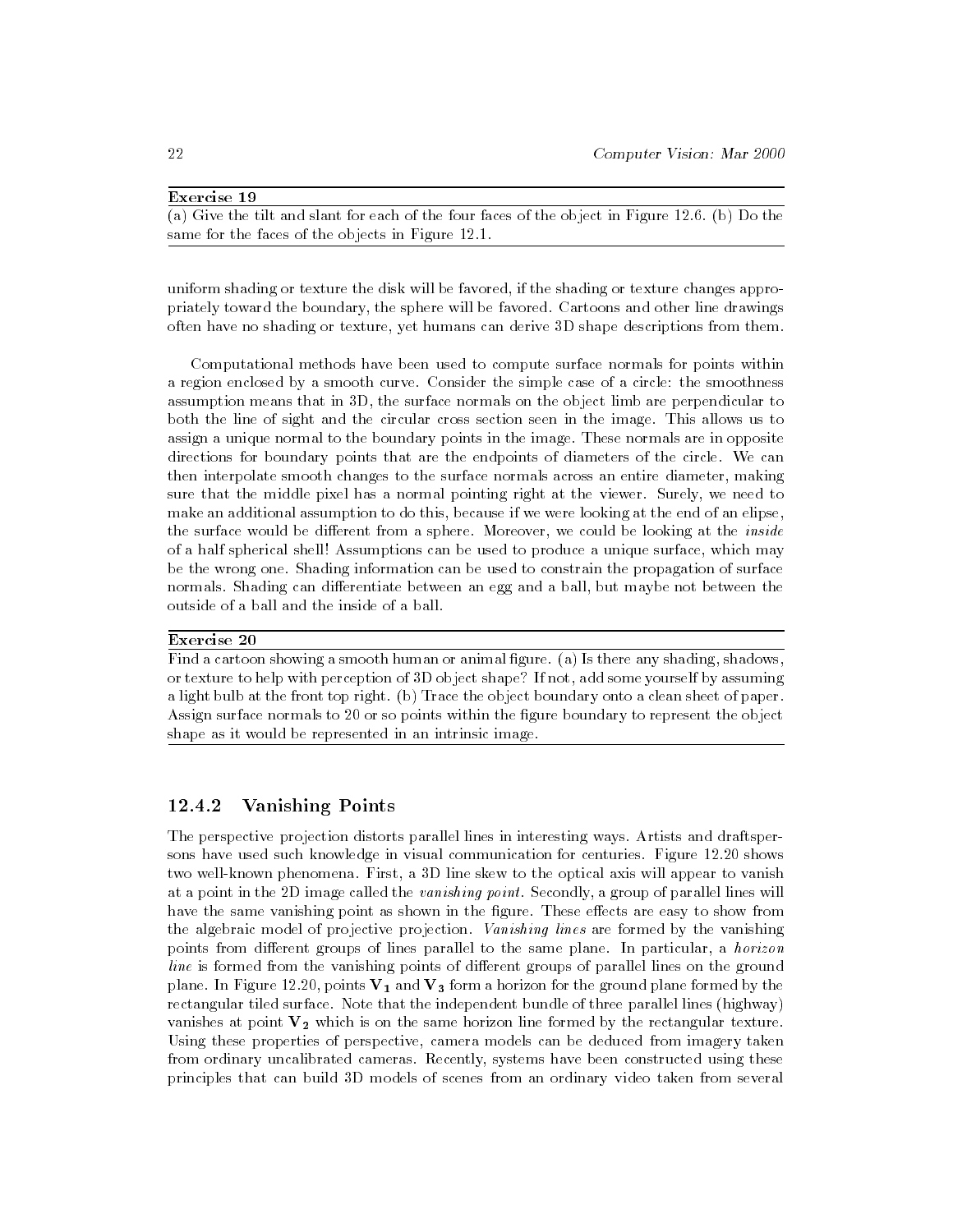

Figure 12.20: Under perspective projection, lines in 3D slanted with respect to the optical axis appear to vanish at some point in the 2D image, and parallel lines appear to intersect at the same vanishing point.

viewpoints in the scene.

### 12.4.3 Depth from Focus

A single camera can be used to compute the depth to the surface imaged at a pixel as can the human eye. Muscles in the human eye change its shape and hence the effective focal length causing the eye to focus on an object of attention. By bringing an object, or object edges, into focus, the sensor obtains information on the range to that object. Devices operating on this principle have been built, including the control for automatic focus cameras. Being brief here, we can imagine that the focal length of the camera is smoothly changed over a range of values; for each value of  $f$  an edge detector is applied to the resulting image. For each pixel, the value of  $f$  which produces the sharpest edge is stored and then used to determine the range to the 3D surface point imaged at that pixel. Many image points will not result from a contrasting neighborhood in 3D and hence will not produce usable edge sharpness values. Lenses with short focal length, for example,  $f < 8mm$ , are known to have a good *depth of field*, which means that an object remains in sharp focus over a wide range from the camera. Short focal lengths would not be good for determining an accurate range from focus; longer focal lengths do a better job. In the next chapter, we look at how this follows from the lens equation from physics.

### Use of Intensity/Shadows

It has already been mentioned that structured illumination is useful for producing features on otherwise uniform surfaces. Shadows can be helpful in a similar manner. Humans and machines can infer the existence and shape of a surface from any pattern on it. Consider the bottom right example in Figure 12.17. The pattern of curves at the bottom stimulate a 3D interpretation of an undulating surface. The shadows from the trees on snow-covered terrain are helpful to skiers who can easily lose their balance from even a six inch mistake in judging ground elevation. A similar situation is shown in Figure 12.14, where the pattern of projected light stripes reveals the ellipsoidal shape of some potatoes.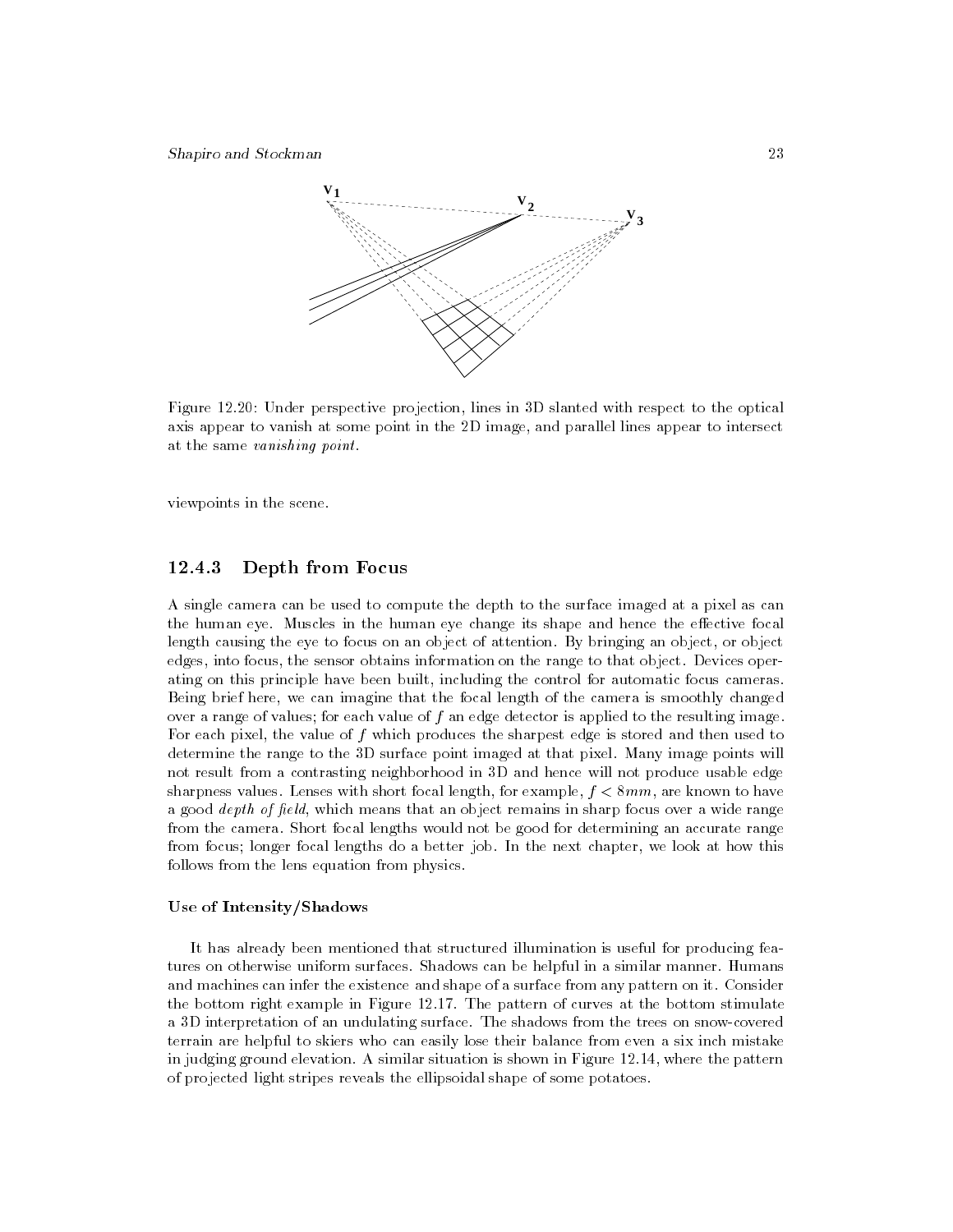### 12.4.4 Motion Phenomena

Motion parallax has already been considered. When a moving visual sensor pursues an object in 3D, points on that object appear to expand in the 2D image as the sensor closes in on the object. (Points on that object would appear to contract, not expand, if that object were escaping faster than the pursuer.) The point which is the center of pursuit is called the focus of expansion. The same phenomena results if the object moves toward the sensor: in this case, the rapid expansion of the object image is called looming. Chapter 9 treated these ideas in terms of optical flow. Quantitative methods exist to relate the image flow to the distance and speed of the objects or pursuer.

### 12.4.5 Boundaries and Virtual Lines

Boundaries or curves can be virtual, as shown in Figure 12.17. At the top left, image curves are formed by the ends of the fence posts, the tips of the trees, and the painted dashes on the highway. The top right shows two famous examples from psychology: humans see a brighter triangular surface occluding three dark circles, and a brighter circular surface occluding a set of rays radiating from a central point. It has been hypothesized that once the human visual system perceives (incorrectly) that there is an interposing object, it then must reject the interpretation that that object accidentally has the same reflectance as the background it occludes. So strong is this perception that the dotted virtual curves provided in Figure 12.17 need not be provided to a human at all. A machine vision system will not be fooled into perceiving that the central region is brighter than the background because it has objective pixel intensities.

13 DEFINITION Virtual lines or curves are formed by a compelling grouping of similar points or objects along an image line or curve.

Exercise 21

Carefully create two separate white cards containing the illusory gures at the top right of Figure 12.17. Show each to 5 human subjects to determine if they do see a brighter central region. You must not ask them this question directly: instead, just ask them general questions to get them to describe what they perceive. Ask What objects do you perceive? Ask Please describe them in terms of their shape and color. Summarize your results.

#### 12.4.6 Alignments are Non-Accidental

Humans tend to reject interpretations that imply accidental alignments of objects in space or of objects and the viewer. Instead, alignments in the 2D image are usually assumed to have some cause in 3D. For example, a human viewing the two quadrilateral regions at the top of the panel in the lower left of Figure 12.17 will infer that two [rectangular] surfaces meet in 3D at the image edge, which is perceived as a crease due to the forshortening cues. The bottom of the panel shows how the image might appear after a small change in viewpoint: the fork and arrow junctions from the top have become T-junctions, and the perception is now of one surface occluding another. Perception of virtual curves is another form of this same principle. Actually, all of the four panels of Figure 12.17 could be included under the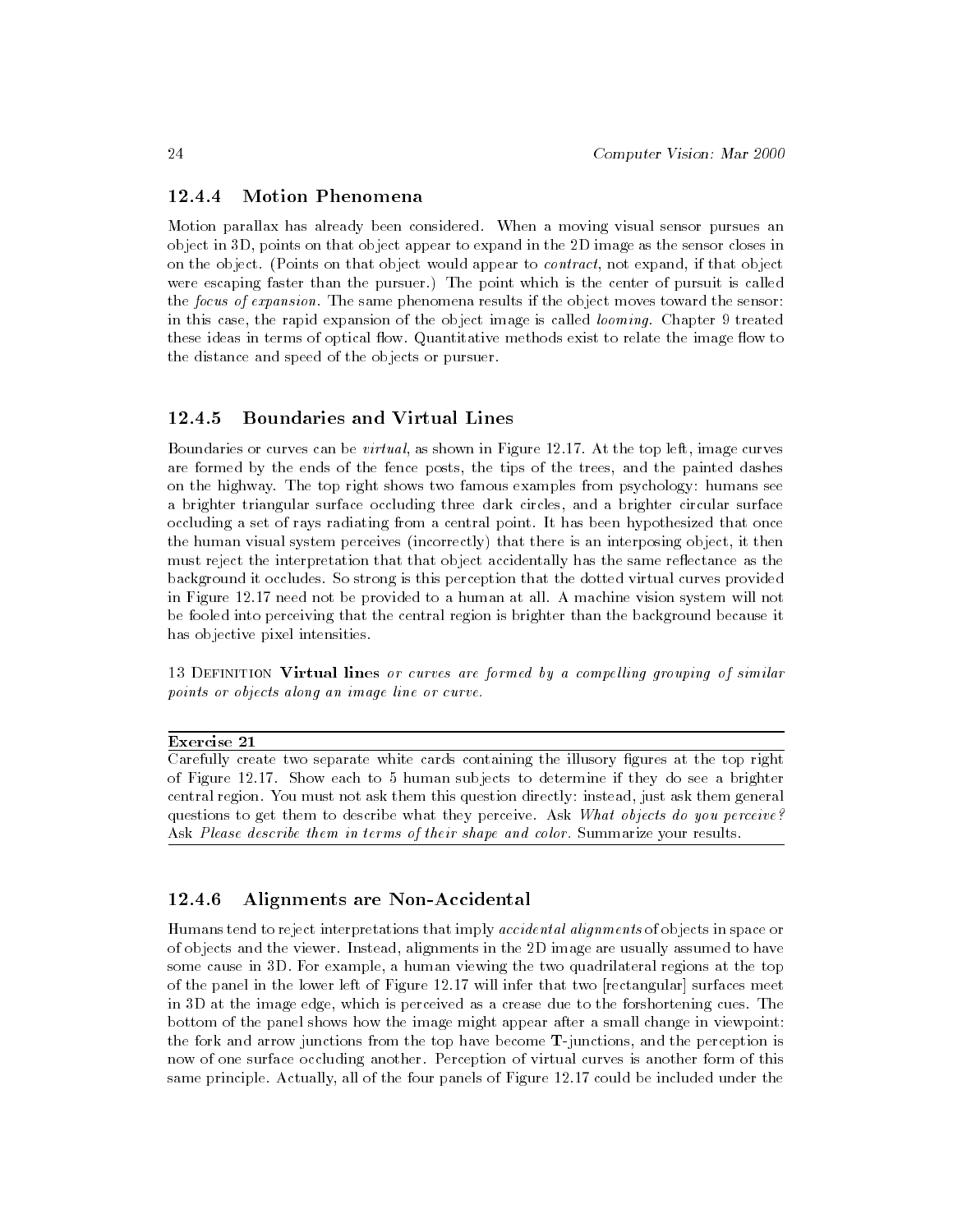same principle. As proposed in Irving Rock's 1983 treatise, the human visual system seems to accept the simplest hypothesis that explains the image data. (This viewpoint explains many experiments and makes vision similar to reasoning. However, it also seems to contradict some experimental data and may make vision programming very difficult.)

Some of the heuristics that have been proposed for image interpretation follow. None of these give correct interpretations in all cases: counterexamples are easy to find. We use the term edge here also to mean crease, mark, or shadow in 3D in addition to its 2D meaning.

- $\bullet\,$  from a straight edge in the image, infer a straight edge in 3D.  $\,$
- From edges forming a junction in the 2D image, infer edges forming a corner in 3D. (More generally, from coincidence in 2D infer coincidence in 3D.)
- $\bullet$  from similar objects on a curve in 2D, infer similar objects on a curve in 3D.
- $\bullet\,$  from a 2D polygonal region, infer a polygonal face in 3D.
- $\bullet\,$  from a smooth curved boundary in 2D, infer a smooth object in 3D.  $\,$
- $\bullet$  Symmetric regions in 2D correspond to symmetric objects in 3D.

## 12.5 The Perspective Imaging Model

We now derive the algebraic model for perspective imaging. The derivation is rather simple when done by relating points in the camera coordinate frame C to the real image coordinate frame R. First, consider the simple 1D case shown in Figure 12.21, which is an adequate model for problems such as imaging a flat surface of earth from an airplane looking directly downward. The sensor observes a point  $\bf{B}$  which projects to image point  $\bf{E}$ . The center of the sensor coordinate system is point  $O$  and the distance from  $O$  to  $B$  measured along the optical axis from O to A is  $z_c$ . Point B images a distance  $x_i$  from the image center. f is the focal length. Using similar triangles, we obtain equation 12.1. This says that the real 2D image coordinate (or size) is just the 3D coordinate (or size) scaled by the ratio of the focal length to the distance. Provided that all points being imaged lie on the same plane at the same distance from the sensor, the image is just a scaled down version of the 2D world. This model is applicable to real applications such as analyzing microscope or areal images or scanned documents.

$$
x_i/f = x_c/z_c \text{ or } x_i = (f/z_c) x_c \tag{12.1}
$$

It is convenient to think of a *front image plane* rather than the actual image plane so that the image is not inverted in direction relative to the world. The front image plane is an abstract image plane  $f$  units on the world side of the optical center: objects on the front image plane have the same proportions as those on the actual image plane and the same sense of direction as those in the real world. Points C and D are the front image plane points corresponding to points  $\bf{F}$  and  $\bf{E}$  on the real image plane. The perspective imaging equation holds for points on the front image plane. From now on, the front image plane will be used for our illustrations.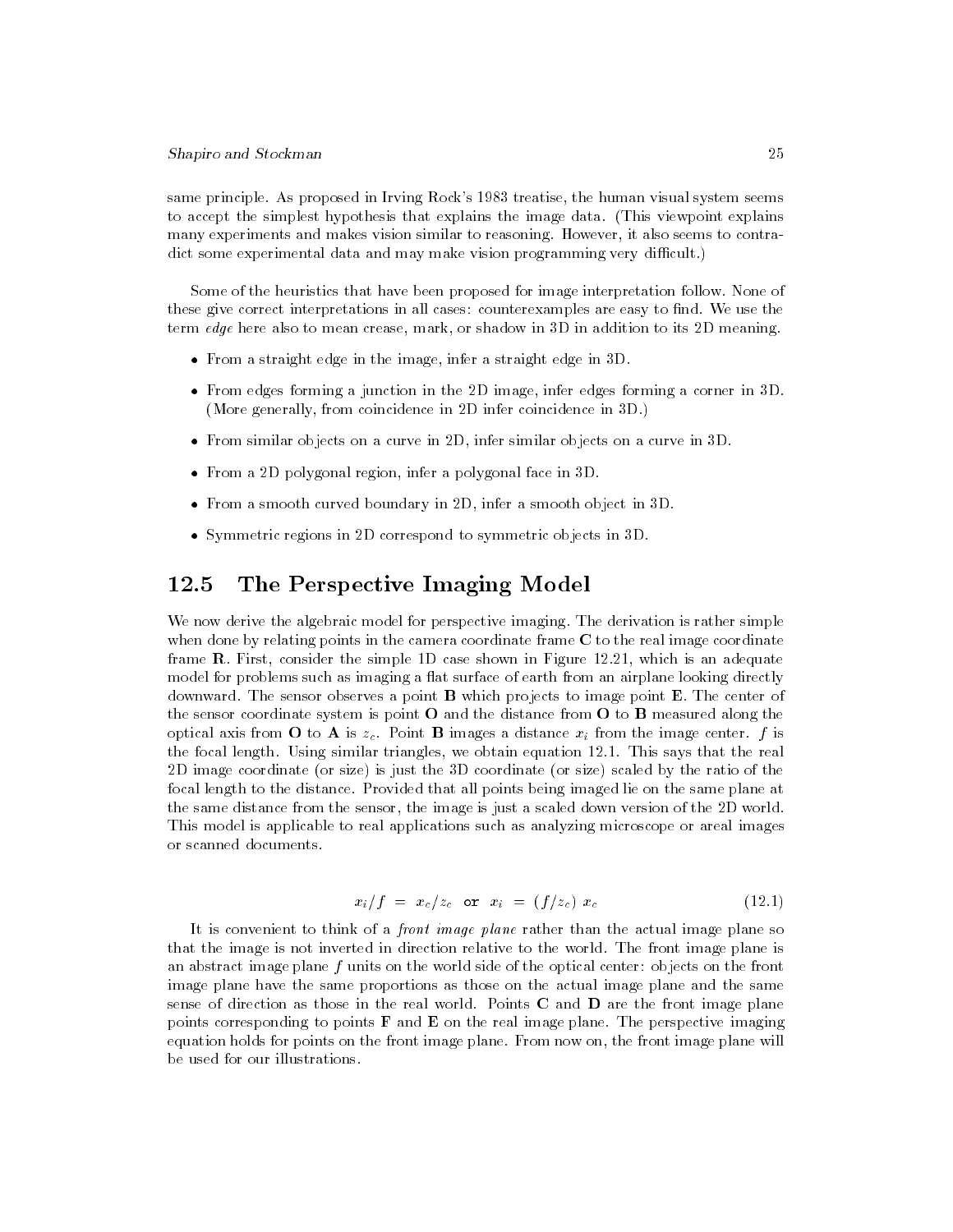

Figure 12.21: Simple perspective model with actual and front image planes. Object size in the world  $x_c$  is related to its image size  $x_i$  via similar triangles:  $x_i/f = x_c/z_c$ .

The case of perspective projection from 3D to 2D is shown in Figure 12.22 and modeled by the Equations 12.2. The equations for both x and y dimensions are obtained using the same derivation from similar triangles as in the 1D case. Note that, as a projection of 3D to 2D, this is a many-to-one mapping. All 3D points along the same ray from an image point out into the 3D space image to the same 2D image point and thus a great deal of 3D information is lost in the process. Equation 12.2 provides the algebraic model which computer algorithms must use to model the set of all 3D points on the ray from image point  $(x_i, y_i)$  out into the world. This algebra is of fundamental importance in the 3D work of the text. Before leaving this topic, we emphasize that the simple Equation 12.2 only relates points in the 3D camera frame to points in the 2D real image frame. Relating points from object coordinate frames or a world coordinate frame requires the algebra of transformations, which we will take up in Chapter 13. If the camera views planar material a constant distance  $z_c = c_1$  away, then the image is a simple scaling of that plane. Setting  $c_2 = f/c_1$ yields the simple relations  $x_i = c_2x_c$  and  $y_i = c_2y_c$ . Thus we can simply work in image coordinates, knowing that the image is a scaled version of the world.

$$
x_i/f = x_c/z_c \text{ or } x_i = (f/z_c) x_c
$$
  

$$
y_i/f = y_c/z_c \text{ or } y_i = (f/z_c) y_c
$$
 (12.2)

### Exercise 22 uniform scaling property

A camera looks vertically down at a table so that the image plane is parallel to the table top (similar to a photo enlarging station) as in Figure 12.21. Prove that the image of a 1 inch long nail (line segment) has the same length regardless of where the nail is placed on the table within the FOV.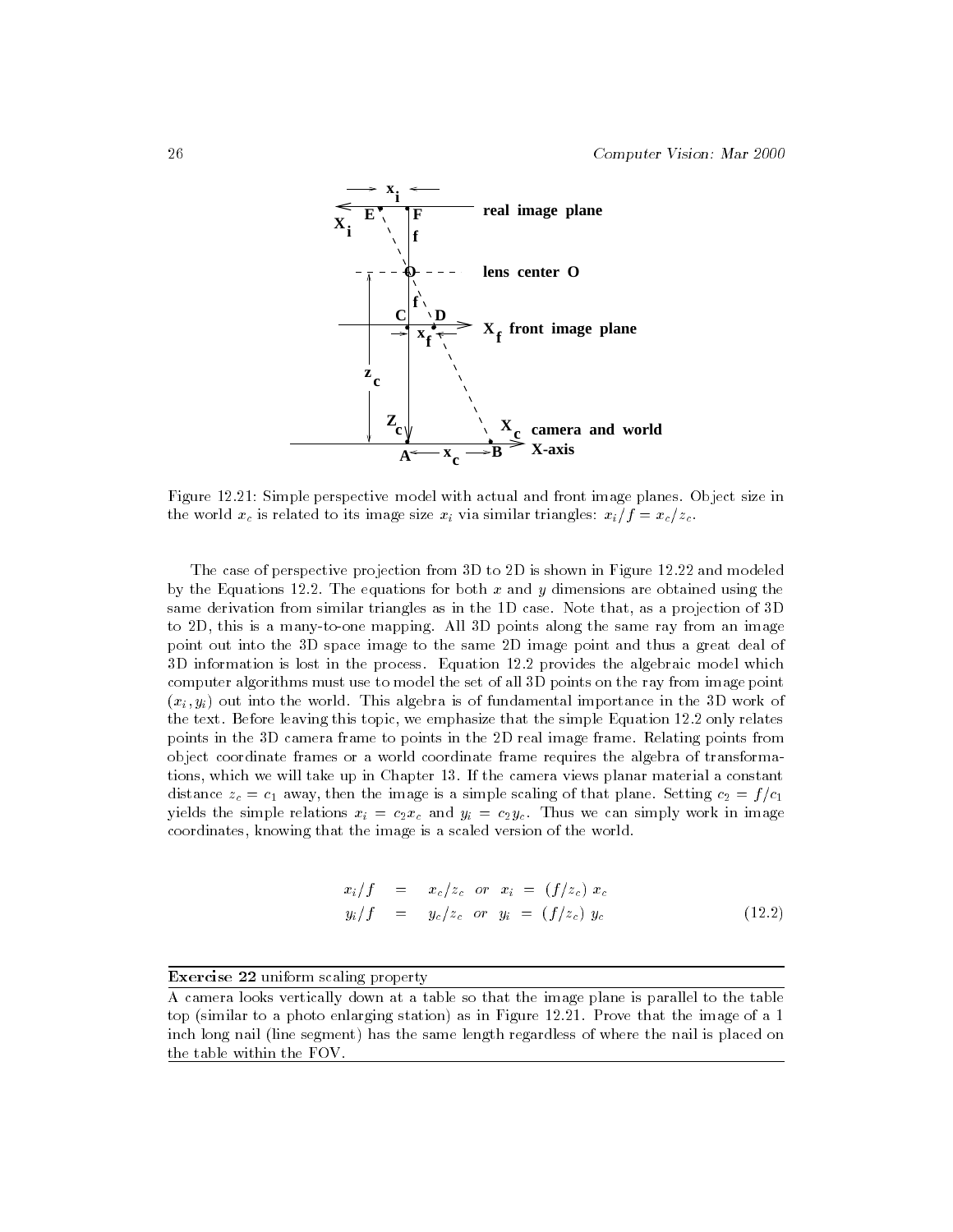

Figure 12.22: General model of perspective projection to a 2D image.

# 12.6 Depth Perception from Stereo

Only simple geometry and algebra is needed to understand how 3D points can be located in space using a stereo sensor as is shown in Figure 12.24. Assume that two cameras, or eyes, are carefully aligned so that their X-axes are collinear and their Y-axis and Z-axis are parallel. The Y-axis is perpendicular to the page and is not actually used in our derivations. The origin, or center of projection, of the right camera is offset by  $\mathbf{b}$ , which is the baseline of the stereo system. The system observes some object point  $P$  in the left image point  $P_1$ and the right image point  $P_r$ . Geometrically, we know that the point  $P$  must be located at the intersection of the ray  $\mathbf{LP}_1$  and the ray  $\mathbf{RP}_r$ .

From similar triangles, Equations 12.3 are obtained.

$$
z/f = x/x1
$$
  
\n
$$
z/f = (x - b)/xr
$$
  
\n
$$
z/f = y/y1 = y/yr
$$
  
\n(12.3)

Note that by construction the image coordinates  $y_l$  and  $y_r$  may be assumed to be identical. A few substitutions and manipulations yields a solution for the two unknown coordinates  $x$ and  $z$  of the point  $P$ .

$$
z = fb/(x_1 - x_r) = fb/d
$$
  
\n
$$
x = x_1z/f = b + x_rz/f
$$
  
\n
$$
y = y_1z/f = y_rz/f
$$
  
\n(12.4)

In solving for the depth of point  $P$ , we have introduced the notion of *disparity d* in Equations 12.4, which is the difference between the image coordinates  $x_l$  and  $x_r$  in the left and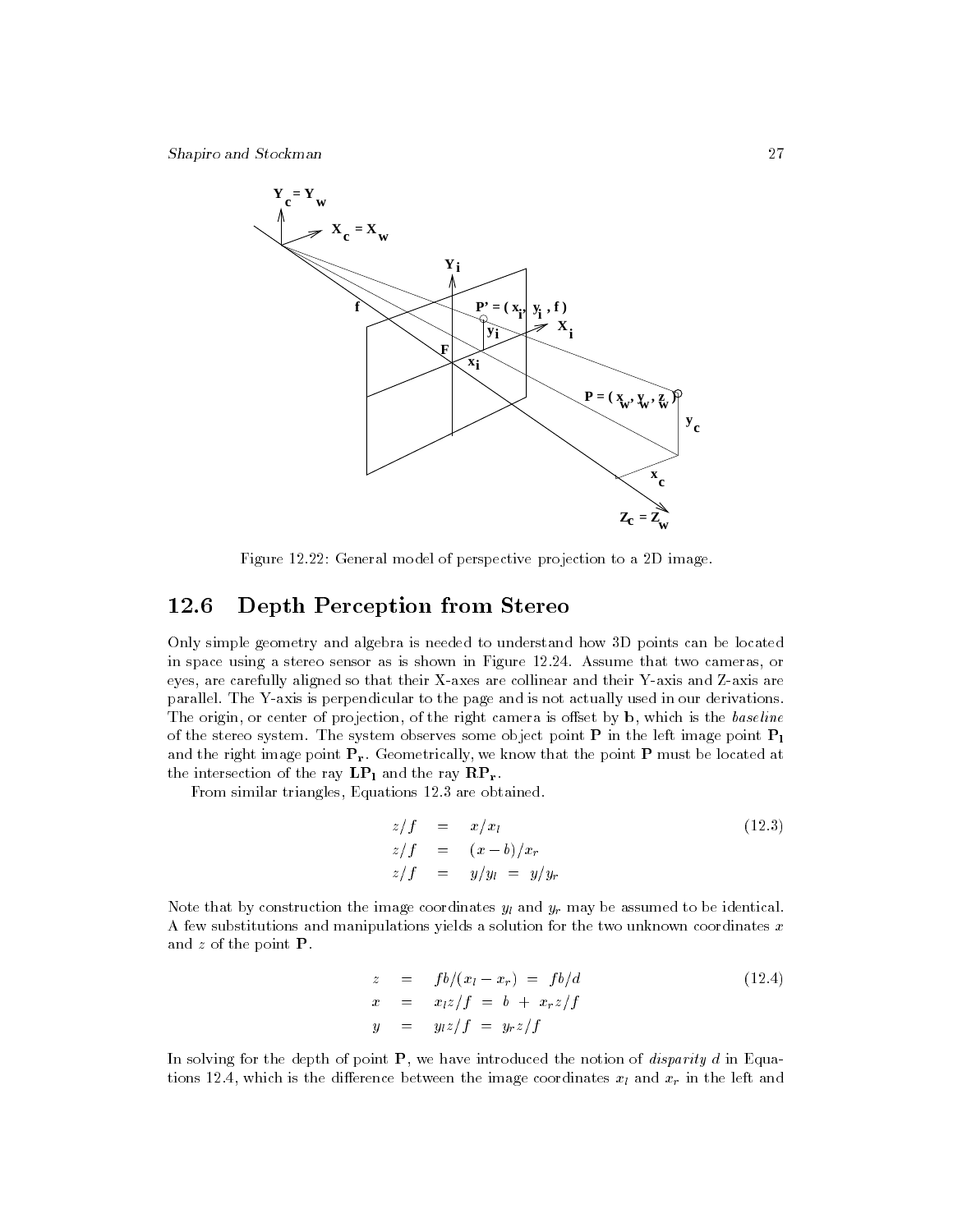### Exercise 23 a vision-guided tractor

See Figure 12.23. Suppose a forward-looking camera is used to guide the steering of a farm tractor and its application of weed control and fertilizer. The camera has a focal length of 100mm and is positioned 3000mm above the ground plane as shown in the figure. It has an angular field of view of 50 degrees and its optical axis makes an angle of 35 degrees with the ground plane. (a) What is the length of the FOV along the ground ahead of the tractor? (b) Assuming that plants are spaced 500mm apart, what is their spacing in the image when they are at the extremes of the FOV? (Image spacing is different for near and far plants.) (c) If plants are approximated as spheres  $200 \text{mm}$  in diameter and the image is  $500 \times 500$ pixels, what is their image diameter in pixels? (Again, different answer for near and far plants.) (d) Will successive plants overlap each other in the image or will there be space in between them?



Figure 12.23: Sketch of camera on a vision-guided farm tractor: see Exercise 23.

right images. Solution of these equations yields all three coordinates completely locating point **P** in 3D space. Equation 12.4 clearly shows that the distance to point **P** increases as the disparity decreases and decreases as the disparity increases. Distance goes to infinity as disparity goes to zero. By construction of this simple stereo imaging system, there is no disparity in the two  $y$  image coordinates.

### 14 DEFINITION Disparity refers to the difference in the image location of the same  $3D$ point when projected under perspective to two different cameras.

Figure 12.24 shows a single point P being located in 3D space so there is no problem identifying the matching image points  $P_1$  and  $P_r$ . Determining these corresponding points can be very difficult for a real 3D scene containing many surface points because it is often unclear which point in the left image corresponds to which point in the right image. Consider a stereo pair of images from a cornfield as in Figure  $12.12$ . There would be many similar edge points across the image rows. Often, stereo cameras are very precisely aligned so that the search for corresponding points can be constrained to the same rows of the two images. Although many constraints are known and used, problems still remain. One obvious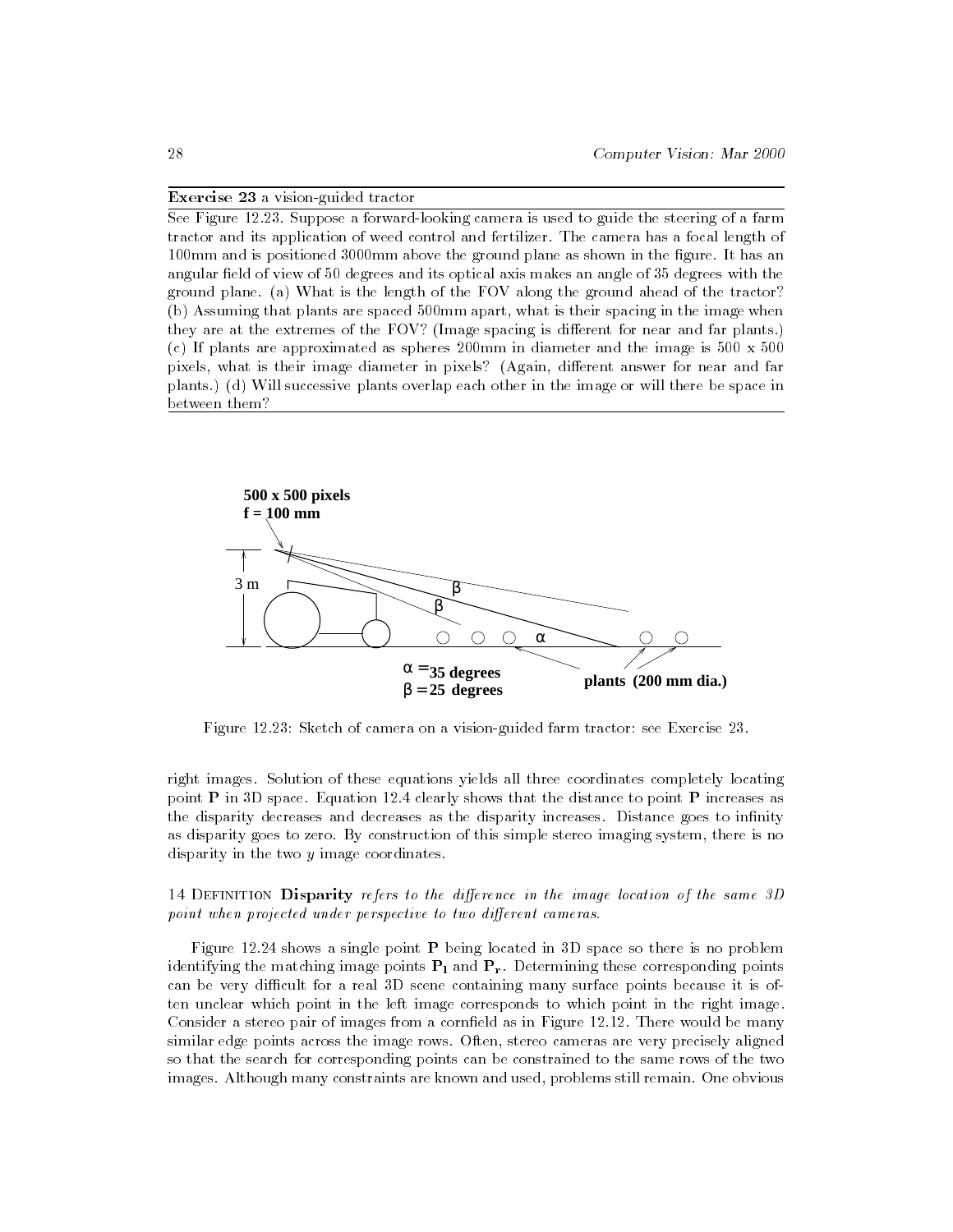

Figure 12.24: Geometric model for a simple stereo system: the sensor coordinate system is established in the left eye **L** (or camera) and the *baseline* is **b**; all quantities are measured relative to  $\mathbf{L}$ , except for  $\mathbf{x}_r$  which is measured relative to  $\mathbf{R}$ .

example is the case where a point  $P$  is not visible in both images. While the busy texture of the cornfield presents problems in handling too many feature points, the opposite problem of having too few points is also common. Too few points are available for smooth objects with no texture, such as a marble statue or a snow-covered hill. In an industrial setting, it is easy to add articial points using illumination as is shown in Figure 12.14. More details are given below.

Despite the difficulties mentioned above, research and development has produced several commercially available stereo systems. Some designs use more than two cameras. Some systems can produce depth images at nearly the frame rate of video cameras. Chapter 16 discusses use of stereo sensing at an ATM machine to identify people.

### Exercise 24

Perform the following informal stereo experiment. (a) View a book frontally about 30 cm in front of your nose. Use one eye for two seconds, then the other eye, in succession. Do you observe the disparity of the point features, say the characters in the title, in the left and right images? (b) Repeat the experiment holding the book at arms length. Are the disparities larger or smaller?  $(c)$  Rotate the book significantly. Can you find an orientation such that the right eye sees the cover of the book but the left eye cannot?

### Exercise 25 On the error in stereo computations

Assume that stereo cameras with baseline  $b = 10cm$  and focal lengths  $f = 2cm$  view a point at  $P = (10cm, 1000cm)$ . Refer to Figure 12.24: note that point P lies along the optical axis of the right camera. Suppose that due to various errors, the image coordinate  $x_l$  is 1% smaller than its true value, while the image coordinate  $x_r$  is perfect. What is the error in depth z, in centimeters, computed by Equations 12.4?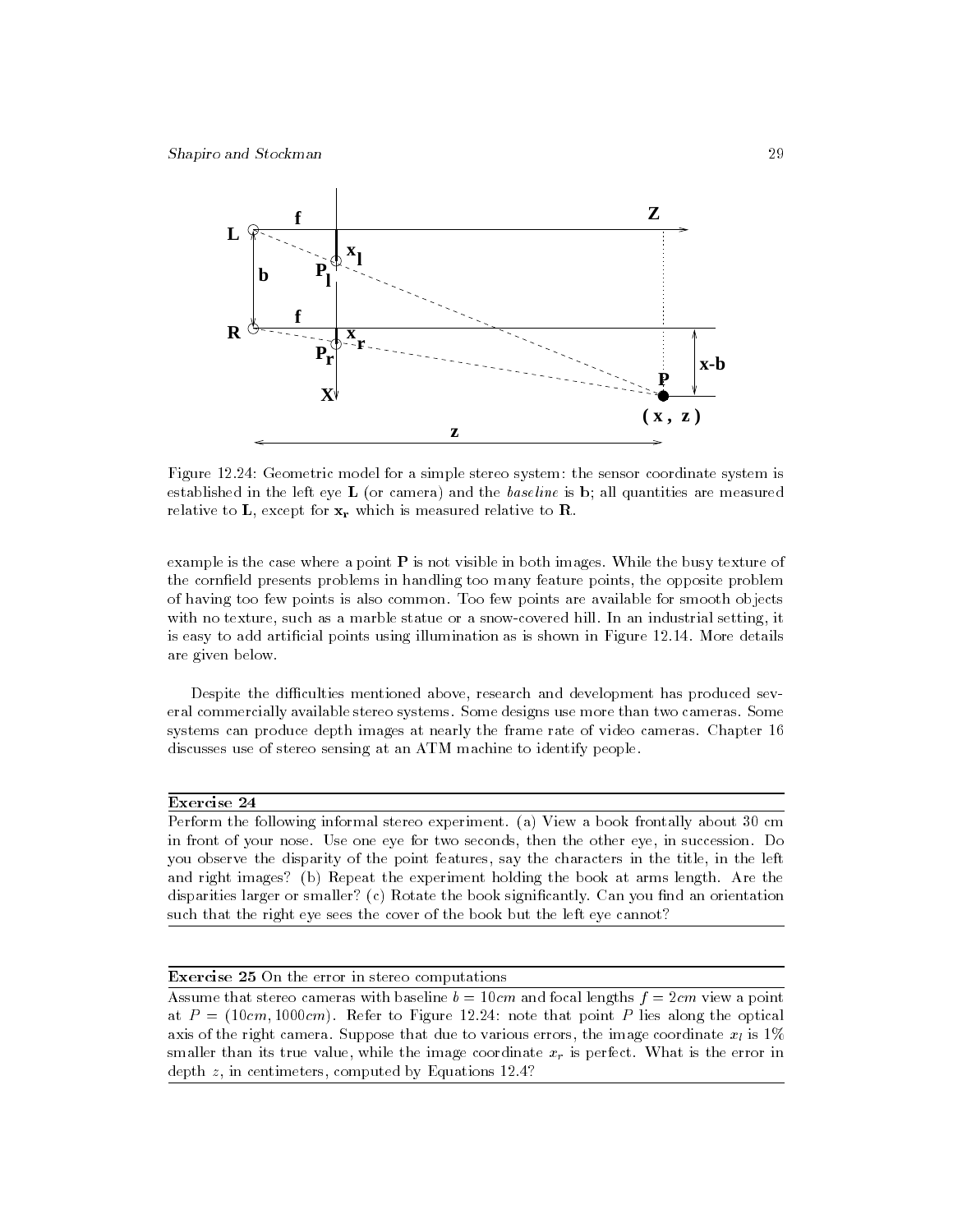### Stereo Displays

Stereo displays are generated by computer graphics systems in order to convey 3D shape to an interactive user. The graphics problem is the inverse of the computer vision problem: all the 3D surface points  $(x, y, z)$  are known and the system must create the left and right images. By rearranging the Equations 12.4 we arrive at Equations 12.5, which give formulas for computing image coordinates  $(x_l, y_l)$  and  $(x_r, y_r)$  for a given object point  $(x, y, z)$  and fixed baseline b and focal length f. Thus, given a computer model of an object, the graphics system generates two separate images. These two images are presented to the user in one of two ways: (a) one image is piped to the left eye and one is piped to the right eye using a special helmet or (b) the two images are presented alternately on a CRT using complimentary colors which the user views with different filters on each eye. There is an inexpensive third method if motion is not needed: humans can actually fuse a stereo pair of images printed side-by-side on plain paper. (For example, stare at the stereogram that is Figure 7 of the paper by Tanimoto (1998) cited in the references.)

$$
x_l = x f/z
$$
  
\n
$$
x_r = f(x - b)/z
$$
  
\n
$$
y_l = y_r = yf/z
$$
\n(12.5)

Chapter 15 discusses in more detail how stereo displays are used in virtual reality systems, which engage users to an increased degree as a result of the 3D realism. Also, they can be very useful in conveying to a radiologist the structure of 3D volumetric data from an MRI device.

### 12.6.1 Establishing Correspondences

The most difficult part of a stereo vision system is not the depth calculation, but the determination of the correspondences used in the depth calculation. If any correspondences are incorrect, they will produce incorrect depths, which can be just a little off or totally wrong. In this section we discuss the major methods used for finding correspondences and some helpful constraints.

### Cross Correlation

The oldest technique for finding the correspondence between pixels of two images uses the cross-correlation operator described in Chapter 5. The assumption is that for a given point  $P_1$  in image  $I_1$  (the first image of a stereo pair), there will be a fixed region of image  $I_2$ (the second image of the pair) in which the point  $P_2$  that corresponds to  $P_1$  must be found. The size of the region is determined by information about the camera setup used to take the images. In industrial vision tasks, this information is readily available from the camera parameters obtained by the calibration procedure (See Chapter 13). In remote sensing and other tasks, the information may have to be estimated from training images and ground truth. In any case, for pixel  $P_1$  of image  $I_1$ , the selected region of  $I_2$  is searched, applying the cross-correlation operator to the neighborhoods about  $P_1$  and  $P_2$ . The pixel that maximizes the response of the cross correlation operator is deemed the best match to  $P_1$  and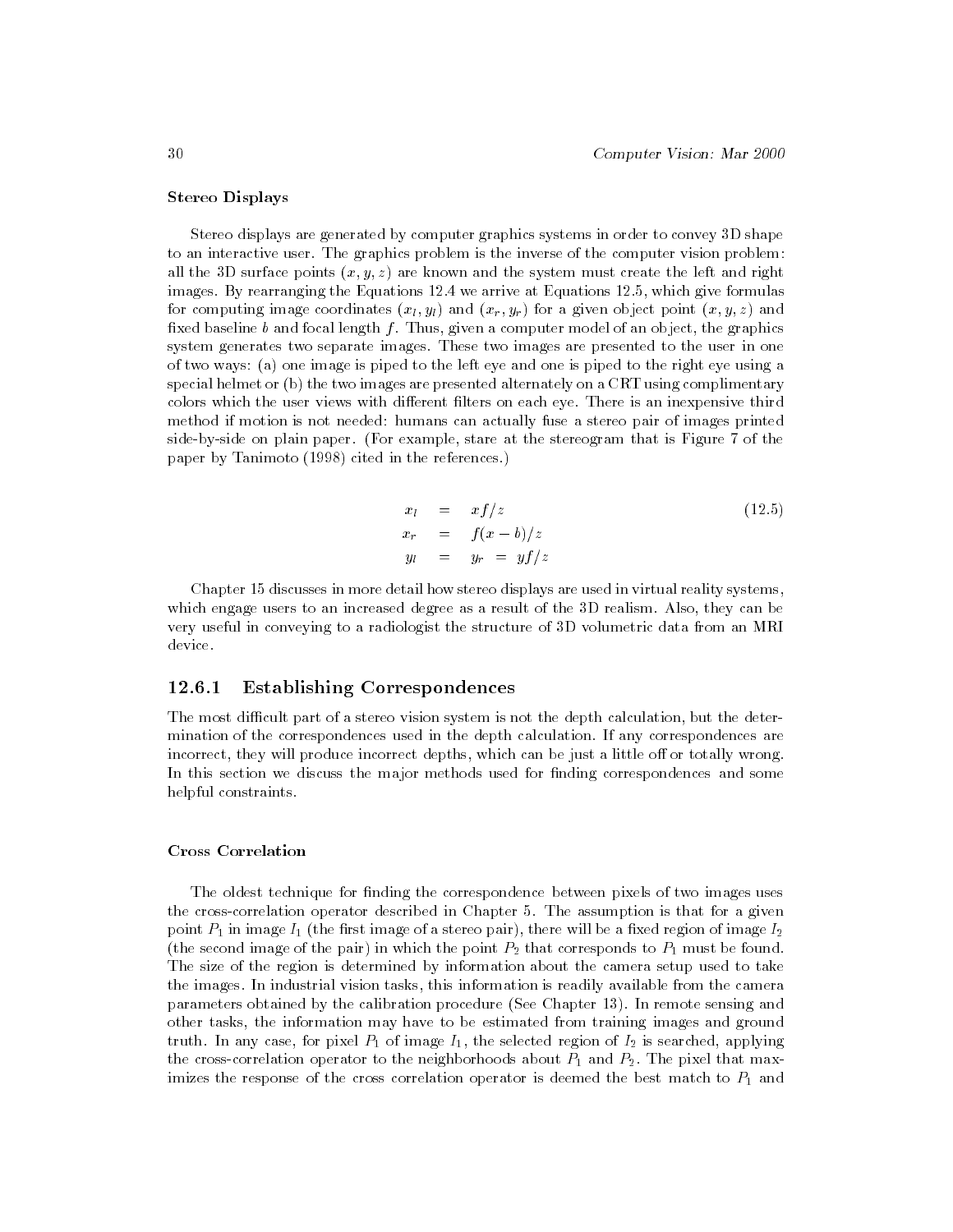

Figure 12.25: The cross-correlation technique for finding correspondences in a stereo pair of images.

used to find the depth at the corresponding 3D point. The cross-correlation technique has been used very successfully to find correspondences in satellite and aerial imagery. Figure 12.25 illustrates the cross-correlation technique. The black dot in image  $I_1$  indicates a point whose correspondence is sought. The square region in image  $I_2$  is the region to be searched for a match.

### Symbolic Matching and Relational Constraints

A second common approach to finding correspondences is to look for a feature in one image that matches a feature in the other. Typical features used are junctions, line seg ments, or regions. This type of matching can use the consistent labeling formalism defined in Chapter 11. The part set  $P$  is the set of features of the first image  $I_1$ . The label set L is the set of features of the second image  $I_2$ . If features can have more than one type, then the label for a part must be of the same type as that part. (Note that 'T' junctions are often avoided since they usually are due to the occlusion of one edge by another and not to the structure of one 3D object.) Furthermore, the spatial relationships  $R_P$  that hold over P should be the same as the spatial relationships  $R_L$  that hold over L. For instance, if the features to be matched are junctions, as shown in Figure 12.26, then corresponding junctions should have the same types (an 'L' junction maps to another 'L' junction) and if two junctions are connected by a line segment in the first image  $(2L'$  and  $A'$  for example), the corresponding junctions should be connected by a line segment in the second image. If the features to be matched are line segments, such relationships as parallel and collinear can be used in matching. For region matching, the region adjacency relationship can be used.

This brings up one problem that can occur in any kind of stereo matching. Not every feature of the first image will be detected in the second. Some features are just not there, due to the viewpoint. Some features appear in one image, but are occluded in the other. Some features may be misdetected or just missed, and extraneous features may be found. So the symbolic matching procedure cannot look for a perfect consistent labeling, but instead must use some inexact version, either looking for a least-error mapping or applying continuous relaxation to achieve an approximate answer.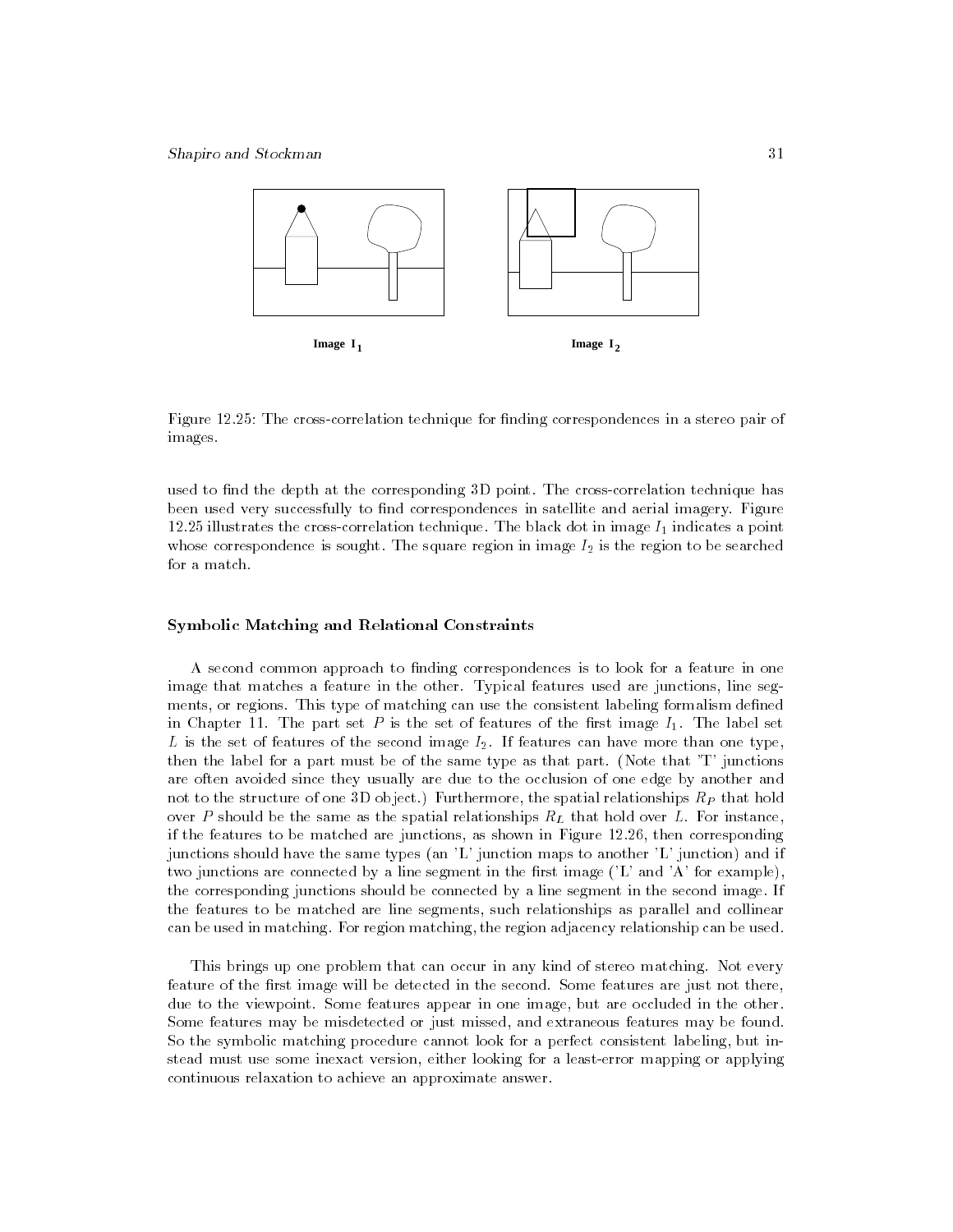

Figure 12.26: Symbolic matching technique for finding correspondences in a stereo pair of images. The 'L' and 'A' (arrow) junctions shown are potential matches. The 'T' junctions probably should be avoided since they usually result from occlusion rather than real features in 3D.

Once a mapping has been found from features of the first image to features of the second, we are not yet done. The correspondence of junctions produces a sparse depth map with the depth known only at a small set of points. The correspondence of line segments can lead to correspondences between their endpoints or, in some work, between their midpoints. The correspondences between regions still requires some extra work to decide which pixels inside the regions correspond. The sparse depth maps obtained can then be augmented through linear interpolation between the known values. As you can see, there is a lot of room for error in this process and that is probably why cross correlation is still widely used in practice, especially where the images are natural, rather than industrial, scenes.

### The Epipolar Constraint

Stereo matching can be greatly simplied if the relative orientation of the cameras is known, as the two-dimensional search space for the point in one image that corresponds to a given point in a second image is reduced to a one-dimensional search by the so called epipolar geometry of the image pair. Figure  $12.27$  shows the epipolar geometry in the simple case where the two image planes are identical and are parallel to the baseline. In this case, given a point  $P_1 = (x_1, y_1)$  in image  $I_1$ , the corresponding point  $P_2 = (x_2, y_2)$  in image  $I_2$ is known to lie on the same scan line; that is,  $y_1 = y_2$ . We call this a *normal* image pair.

While the normal set up makes the geometry simple, it is not always possible to place cameras in this position, and it may not lead to big enough disparities to calculate accurate depth information. The general stereo setup has arbitrary positions and orientations of the cameras, each of which must view a signicant subvolume of the object. Figure 12.28 shows the epipolar geometry in the general case.

15 DEFINITION The plane that contains the 3D point  $P$ , the two optical centers (or cameras)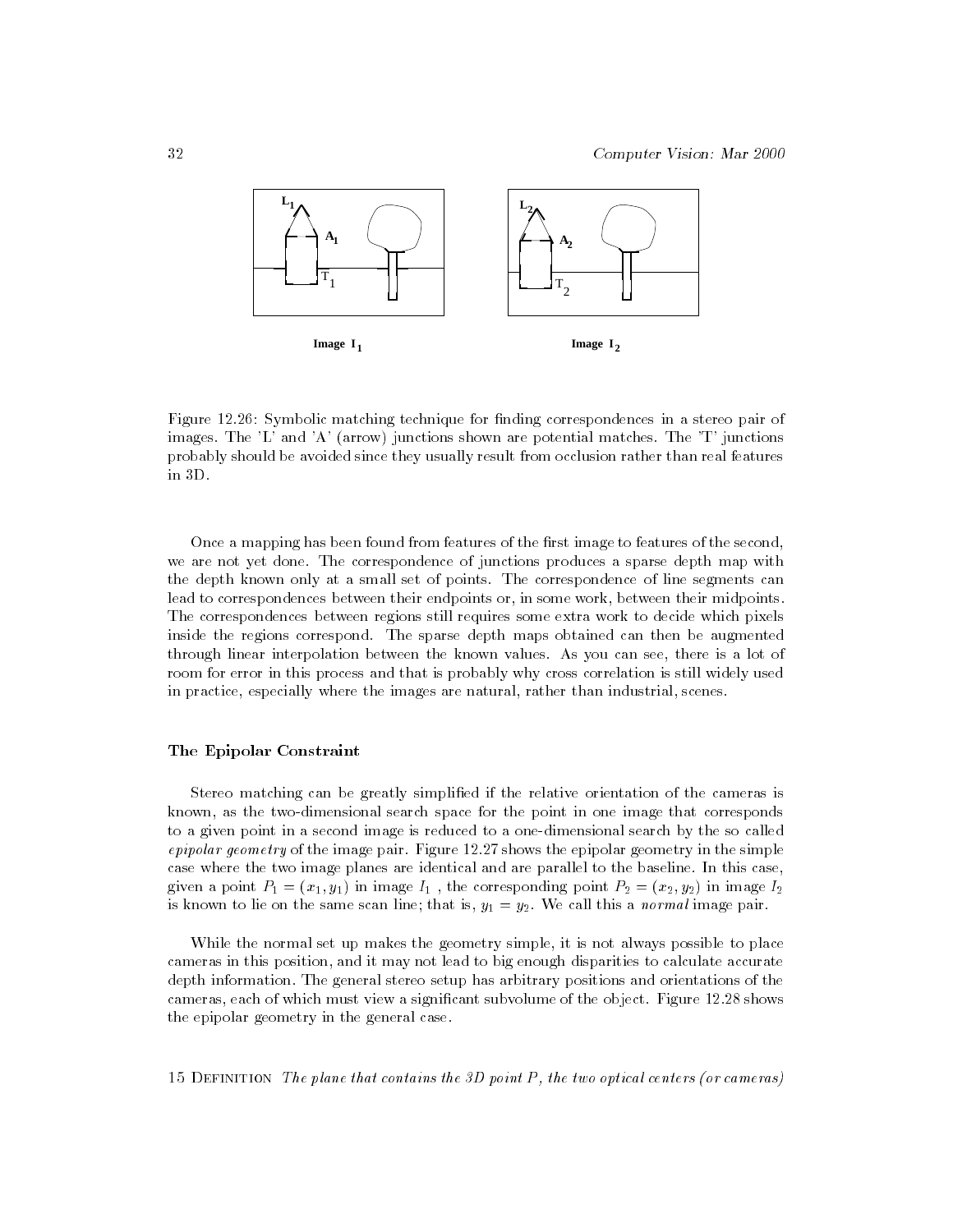

Figure 12.27: Epipolar geometry of a normal image pair: Point <sup>P</sup> in 3D projects to point  $P_1$  on image  $I_1$  and point  $P_2$  on image  $I_2$ , which share the same image plane that is parallel to the baseline between the cameras. The optical axes are perpendicular to the baseline and parallel to each other.



Figure 12.28: Epipolar geometry of a general image pair: Point  $P$  in 3D projects to point  $P_1$ on image  $I_1$  and point  $P_2$  on image  $I_2$ ; these image planes are not the same. The epipolar line that P1 lies on in image I1 is line e1, and the corresponding epipolar line that P2 lies on in image I2 is line e2. E1 is the epipole of image I1, and E2 is the epipole of image I2.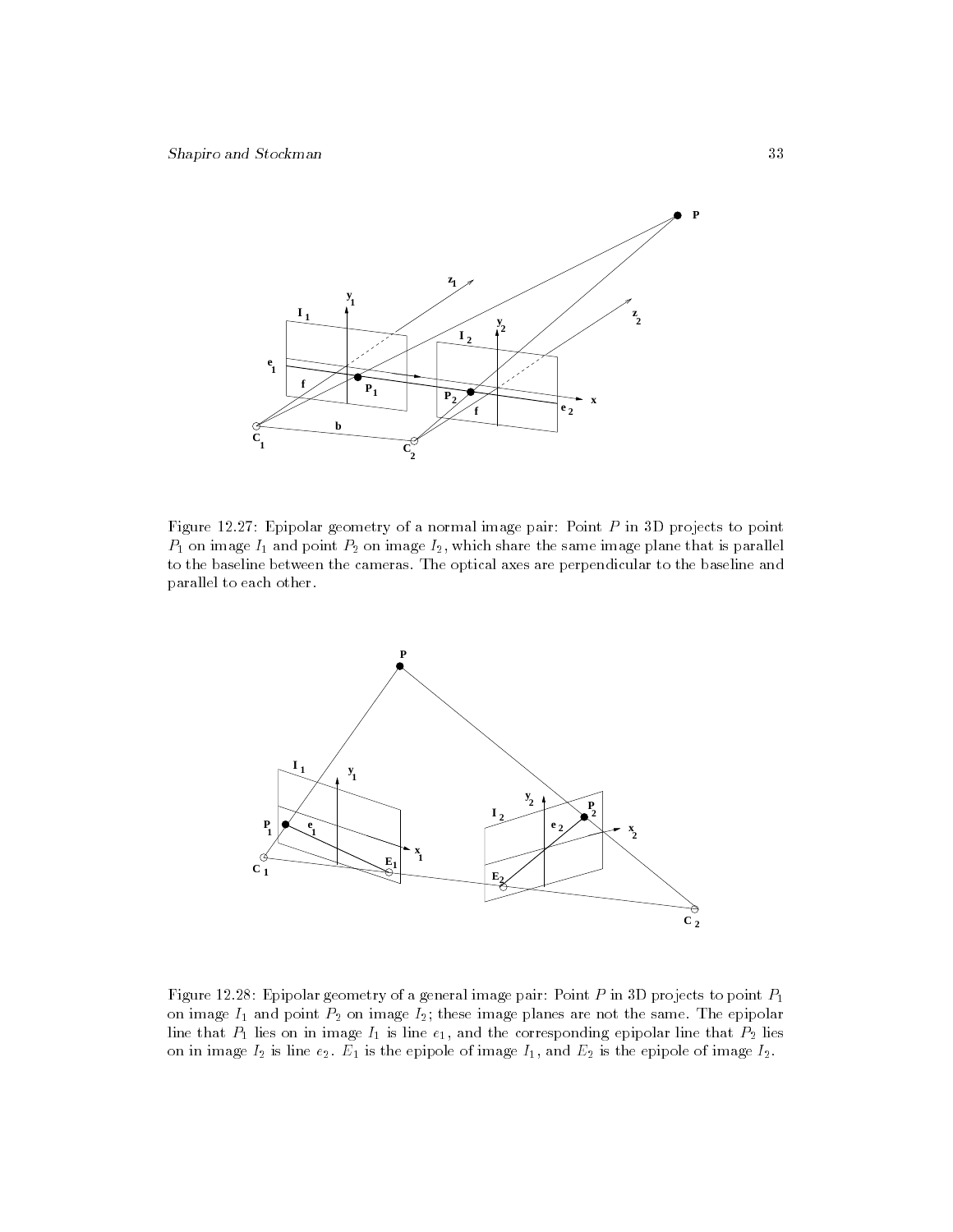$C_1$  and  $C_2$ , and the two image points  $P_1$  and  $P_2$  to which P projects is called the epipolar plane.

16 DEFINITION The two lines  $e_1$  and  $e_2$  resulting from the intersection of the epipolar plane with the two image planes  $I_1$  and  $I_2$  are called epipolar lines.

Given the point  $P_1$  on epipolar line  $e_1$  in image  $I_1$  and knowing the relative orientations of the cameras (see Ch 13), it is possible to find the corresponding epipolar line  $e_2$  in image  $I_2$  on which the corresponding point  $P_2$  must lie. If another point  $P_1'$  in image  $I_1$  lies in a different epipolar plane from point  $P_1$ , it will lie on a different epipolar line.

17 DEFINITION The epipole of an image of a stereo pair is the point at which all its epipolar lines intersect.

Points  $E_1$  and  $E_2$  are the epipoles of images  $I_1$  and  $I_2$ , respectively.

### The Ordering Constraint

Given a pair of points in the scene and their corresponding projections in each of the two images, the ordering constraint states that if these points lie on a continuous surface in the scene, they will be ordered in the same way along the epipolar lines in each of the images. This constraint is more of a heuristic than the epipolar constraint, because we don't know at the time of matching whether or not two image points lie on the same 3D surface. Thus it can be helpful in finding potential matches, but it may cause correspondence errors if it is strictly applied.

### Error versus Coverage

In designing a stereo system, there is a tradeoff between scene coverage and error in computing depth. When the baseline is short, small errors in location of image points  $P_1$ and  $P_2$  will propagate to larger errors in the computed depth of the 3D point P as can be inferred from the figures. Increasing the baseline improves accuracy. However, as the cameras move further apart, it becomes more likely that image point correspondences are lost due to increased effects of occlusion. It has been proposed that an angle of  $\pi/4$  between optical axes is a good compromise.

# 12.7 \* The Thin Lens Equation

The principle of the thin lens equation is shown in Figure 12.29. A ray from object point P parallel to the optical axis passes through the lens and focal point  $\mathbf{F}_i$  in route to image point  $p'$ . Other rays from **P** also reach  $p'$  because the lens is a light collector. A ray through the optical center O reaches  $p'$  along a straight path. A ray from image point  $p'$  parallel to the optical axis passes through the lens and second focal point  $\mathbf{F}_i$ .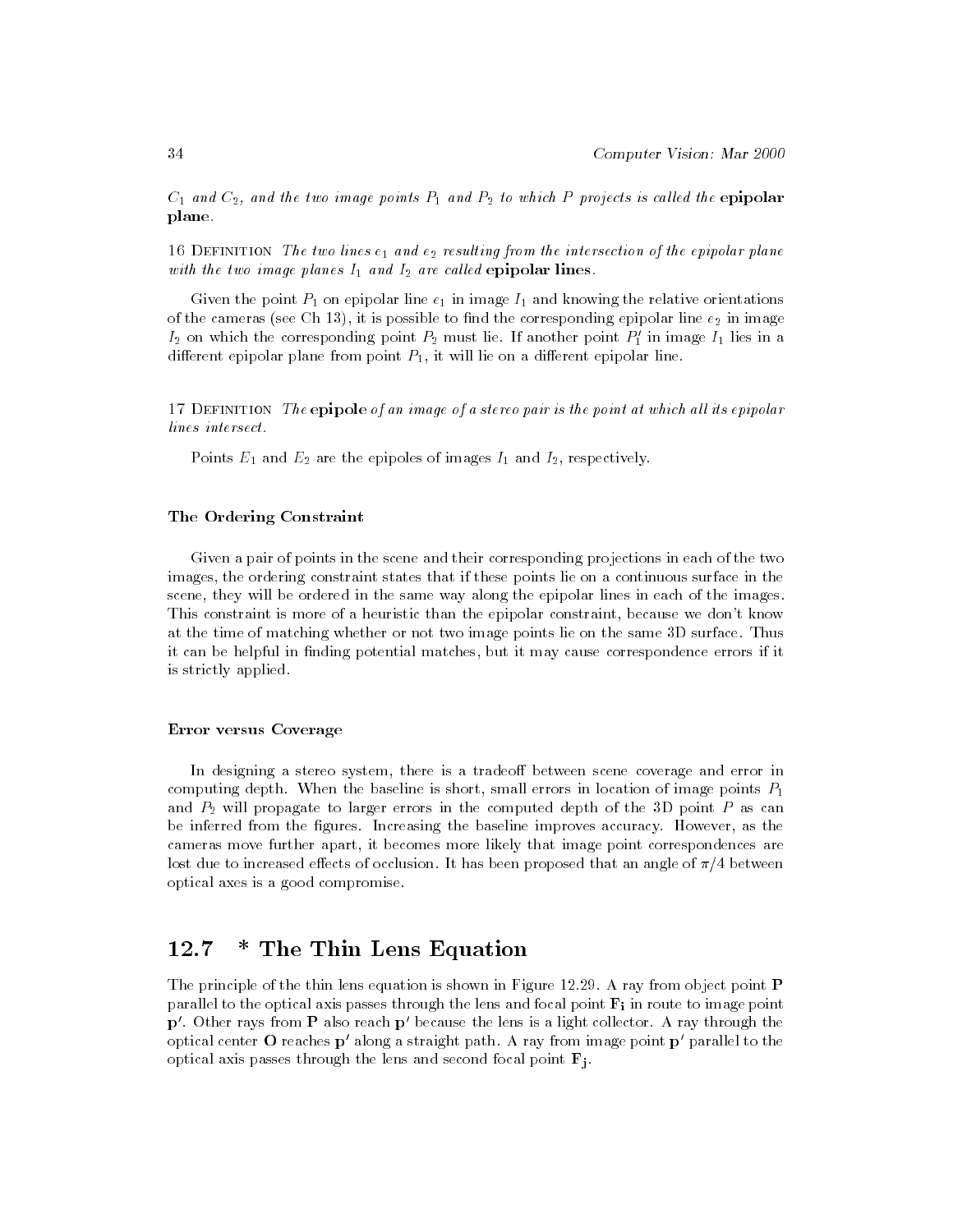

Figure 12.29: Principle of the thin lens. Ray from object point P parallel to the optical axis passes through the lens and focal point  $\mathbf{F}_i$  in route to image point  $\mathbf{p}'$ . Ray from image point  $p'$  parallel to the optical axis passes through the lens and focal point  $\mathbf{F}_i$ .

The thin lens equation can be derived from the geometry in Figure 12.29. Since distance X is the same as the distance from R to O, similar triangles  $\mathbf{ROF_i}$  and  $\mathbf{Sp}'\mathbf{F_i}$  give the following equation.

$$
\frac{X}{f} = \frac{x'}{z'}
$$
\n(12.6)

Using similar triangles **POT** and  $p'OS$  we obtain a second equation.

$$
\frac{X}{f+Z} = \frac{x'}{f+z'}
$$
\n
$$
(12.7)
$$

Substituting the value of  $X$  from Equation 12.6 into Equation 12.7 yields

$$
f^2 = Zz' \tag{12.8}
$$

Substituting  $u - f$  for  $\Delta$  and  $v - f$  for  $z$  yields

$$
uv = f(u+v) \tag{12.9}
$$

and finally dividing both sides by  $(uvf)$  yields the most common form of the lens equation, which relates the focal length to the object distance  $u$  from the lens center and the image distance <sup>v</sup> from the lens center.

$$
\frac{1}{f} = \frac{1}{u} + \frac{1}{v} \tag{12.10}
$$

### Focus and Depth of Field

Assuming that a point  $P$  is in perfect focus as shown in Figure 12.29, the point will be out of focus if the image plane is moved, as shown in Figure 12.30. The lens equation, which held for  $v$ , is now violated for the new distance  $v'$ . Similarly, if the image plane remains constant but point  $P$  is moved, distance  $u$  changes and the lens equation is violated. In either case, instead of a crisp point on the image plane, the image of a world point spreads out into a circle of diameter b. We now relate the size of this circle to the resolution of the camera and its depth of field. In Chapter 13, we show how to search through image positions  $S$  to determine the depth  $u$  of a world point.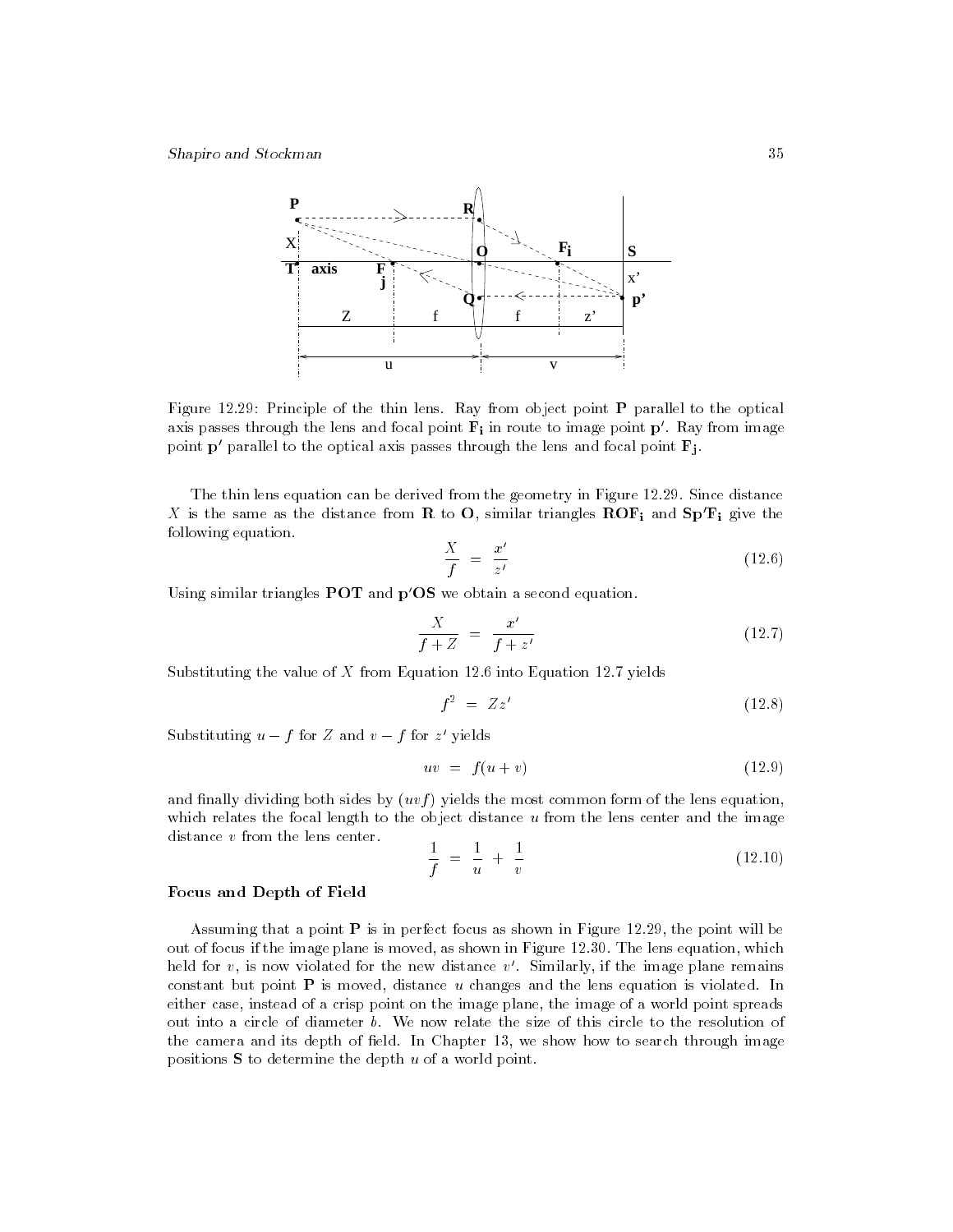

Figure  $12.30$ : Point **P** will be out of focus if either the depth of the point or the position of the image plane violates the lens equation. If S is the image location where P is in focus, then P will be out of focus as the image plane is moved to  $S'$  or  $S''$ . The image of P will be a disk of diameter b.

Assume that a blur  $b$  the size of a pixel can be tolerated. From this assumption, we will compute the nearest and farthest that a point  $P$  can be away from the camera and have a blur within this limit. We fix distance  $u$  as the nominal depth at which we want to sense;  $v$  as the ideal image distance according to the lens equation;  $a$  as the aperture of the lens; and  $f$  as the focal length used. The situation is sketched in Figure 12.30. Assuming that perfect focus is achieved for the above conditions, we now investigate how much  $u$  can be varied keeping the blur within the limit of b.

Using the extreme cases of  $v'$  in Figure 12.30, similar triangles yield

$$
v' = \frac{a+b}{a}v \quad \text{in case} \quad v' > v
$$
  

$$
v' = \frac{a-b}{a}v \quad \text{in case} \quad v' < v
$$
 (12.11)

Note that for  $v' > v$ , the lens equation shows that u' will be closer to the camera than u and for  $v' < v$ , u' will be farther. We compute the nearest point  $u_n$  that will result in the blur of  $b$  shown in the figure, using the lens equation several times to relate the parameters  $u, v, f$  and using the relation for  $v' > v$  from Equation 12.11.

$$
u_n = \frac{fv'}{v' - f} = \frac{f\frac{(a+b)}{a}v}{\frac{(a+b)}{a}v - f}
$$
  

$$
= \frac{f\frac{(a+b)}{a} \frac{uf}{(u-f)}}{\frac{(a+b)}{a} \frac{uf}{(u-f)} - f}
$$
  

$$
= \frac{uf(a+b)}{af + bu} = \frac{u(a+b)}{a + \frac{bu}{f}}
$$
(12.12)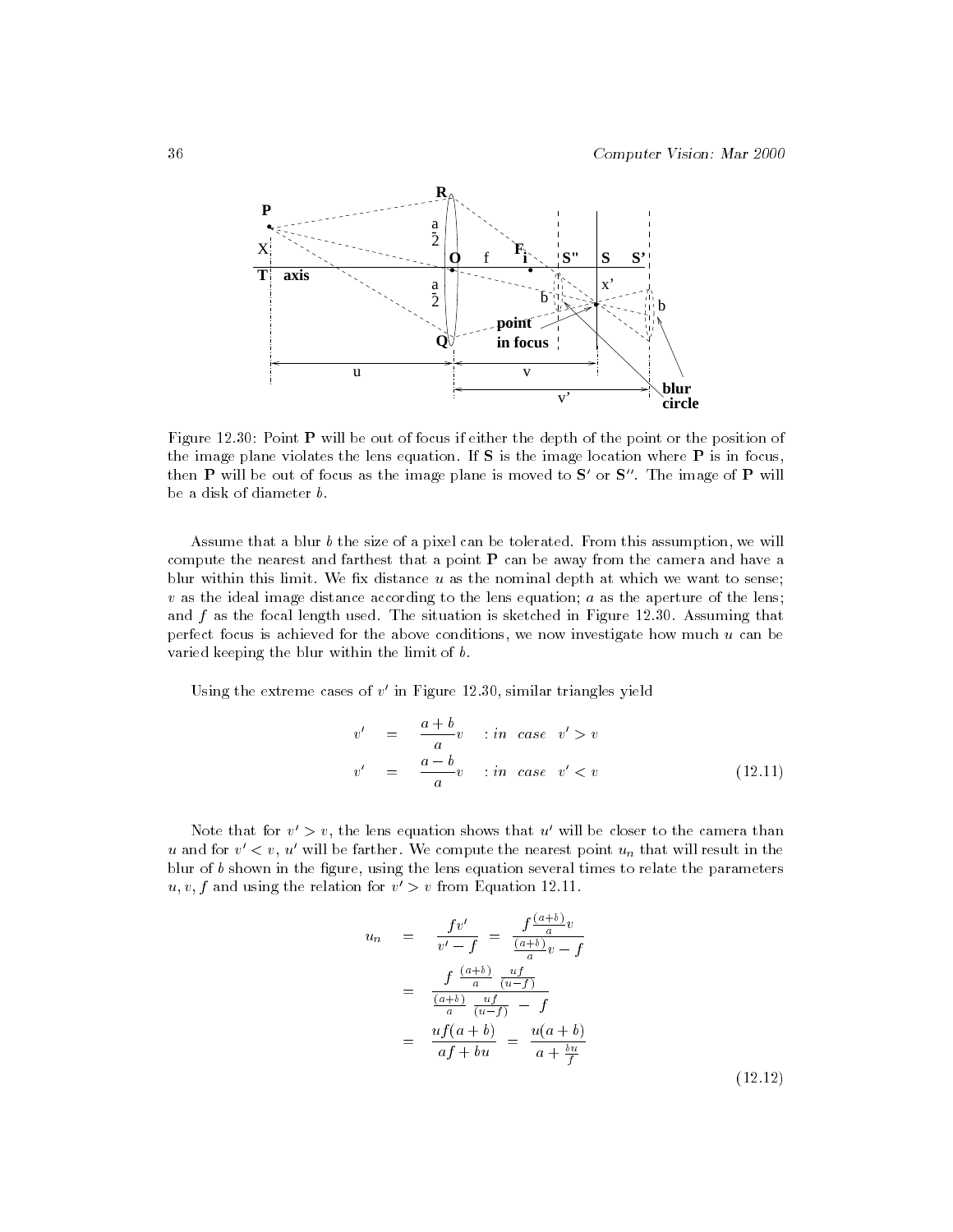Similarly, by using  $v' < v$  and the same steps given above, we obtain the location  $u_r$  of the far plane.

$$
u_r = \frac{uf(a-b)}{af - bu} = \frac{u(a-b)}{a - \frac{bu}{f}}
$$
 (12.13)

18 DEFINITION The depth of field is the difference between the far and near planes for the given imaging parameters and limiting blur b.

Since  $u > f$  in typical situations, one can see from the final expression in Equation 12.12 that  $u_n < u$ . Moreover, holding everything else constant, using a shorter focal length f will bring the near point closer to the camera. The same kind of argument shows that  $u_r > u$ and that shortening  $f$  will push the far point farther from the camera. Thus, shorter focal length lenses have a larger depth of field than lenses with longer focal lengths. (Unfortunately, shorter focal length lenses often have more radial distortion.)

#### Relating Resolution to Blur

A CCD camera with ideal optics can at best resolve  $n/2$  distinct lines across n rows of pixels, assuming that a spacing of one pixel between successive pairs of lines is necessary. A 512 - 512 CCD array can detect a grid of 256 dark lines separated by one-pixel wide rows of bright pixels. (If necessary, we can move the camera perpendicular to the optical axis slightly until the line pattern aligns optimally with the rows of pixels.) Blur larger than the pixel size will fuse all the lines into one grey image. The formulas given above enable one to engineer the imaging equipment for a given detection problem. Once it is known what features must be detected and what standoff is practical, one can then decide on a detector array and lens.

19 DEFINITION The resolving power of a camera is defined as  $R_p = 1/(2\Delta)$  in units of lines per inch (mm) where  $\Delta$  is the pixel spacing in inches (mm).

For example, if a CCD array 10mm square has 500  $\times$  500 pixels, the resolving power is 1/(2  $\times$  2  $\times$  10  $\textdegree$   $mm/line$ ) or 25 lines per mm. If we assume that black/white film is comprised of silver halide molecules  $5 \times 10^{-9}$  mm apart, the resolving power is 100 lines per mm or 2500 lines per inch. The cones that sense color in the human eye are packed densely in an area called the *fovea*, perhaps with a spacing of  $\Delta \equiv 10^{-4}$  inches. This translates to a resolving power of 5  $\times$  10° lines per inch on the retina. Using 20 $mm$   $=$  0.8 $in$ as the diameter of an eye, we can compute the subtended angle shown in Figure 12.31 as  $\theta \approx sin(\theta) = 2\Delta/0.8in = 2.5 \times 10^{-4}$  radians, which is roughly one minute of arc. This means that a human should be able to detect a line made by a 0.5 mm lead pencil on a wall 2 meters away.

#### 12.8 **Concluding Discussion**

This chapter examined a number of relations between 2D image structure and the surfaces and objects in the 3D world. Humans use many of these relations in combination to perceive the world and to navigate within it. Although we only took a careful look at the relationship of depth to stereo and focus, quantitative models have been formulated for many phenomena,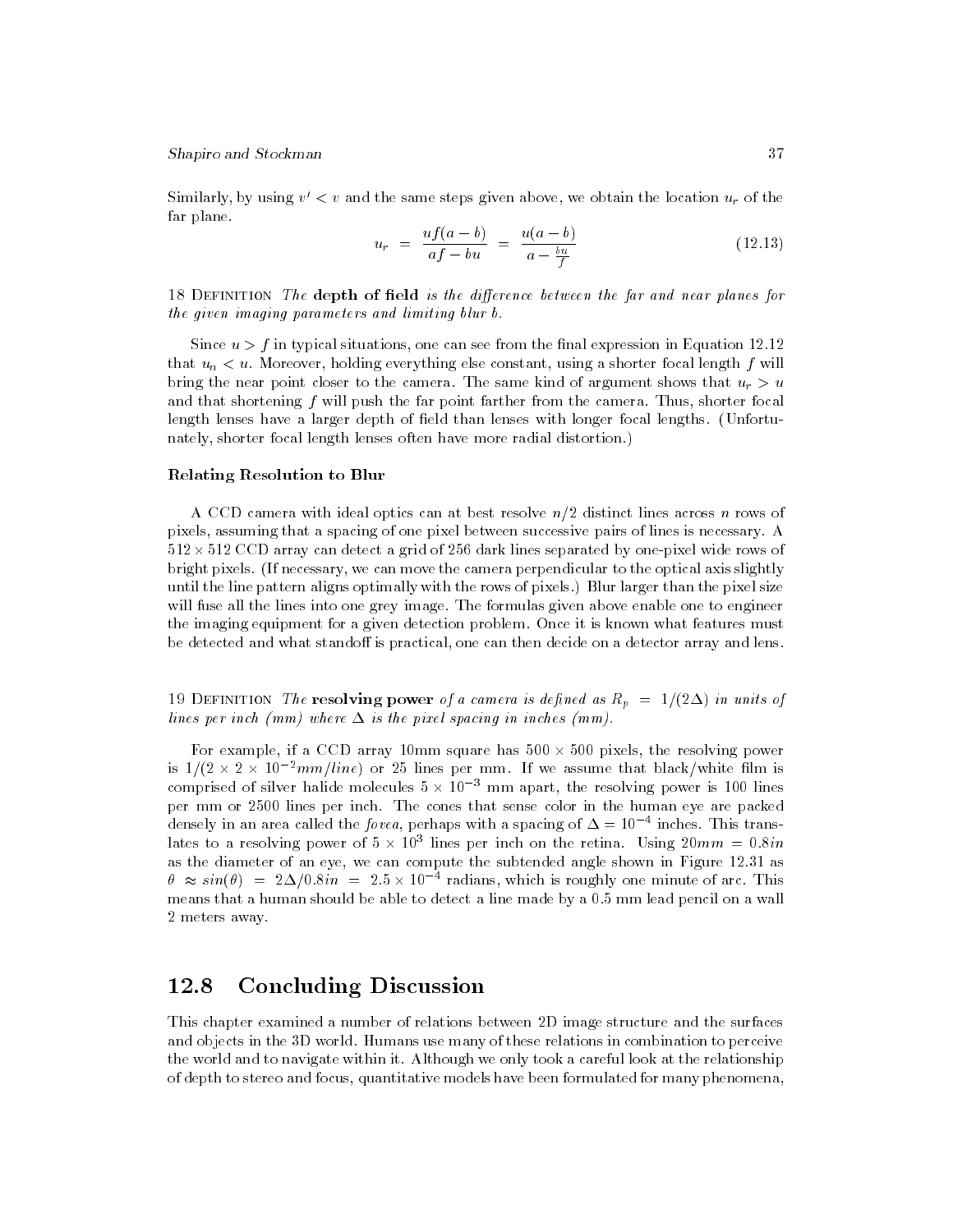

Figure 12.31: A small object images on the human retina.

including shape from shading and shape from texture. These models are important tools for artists, especially when computer graphics is used, to convey 3D structure using a 2D canvas or 2D graphics display. Chapter 13 shows how some of these methods can be employed for automatic recognition of 3D structure from 2D images. We caution the reader that some of these models are too fragile and inaccurate to be used by themselves except in controlled environments. Combination of computational methods to provide real-time vision for an outdoor navigating robot is still a difficult problem and the subject of much current research activity.

### Exercise 26

Locate a painting of a plaza or acropolis in an art book and make a copy of it. Mark vanishing points and vanishing lines that the artist may have used in creating the picture.

#### 12.9 References

The early book by visual psychologist J.J. Gibson (1950) is a classic in the study of visual information cues. Much of the work of computer vision researchers of the 1980s can be traced to roots in Gibson's book. Many experiments were in
uenced by the approach of David Marr (1982), whose "information processing paradigm" held that one should first isolate the information being used to make a decision or perception, second explore mathematical models and finally pursue possible implementations. Marr also believed that the human visual system actually constructed fairly complete descriptions of the surfaces of the scene, a belief that is less common today. The 1983 book by visual psychologist Irvin Rock contains a retrospective view of many years of experiments and reaches the conclusion that visual perception requires intelligent operations and shares many properties of reasoning: this book is both a resource for properties of human vision and also for the methodology used to study it. The notion of the intrinsic image was introduced by Barrow and Tenanbaum in 1978. Their proposal is roughly equivalent to the 2 1/2 D sketch proposed by David Marr and appearing in his 1982 book. Our treatment of the intrinsic image has been strongly in
uenced by the development in Chapter 3 of the text by Charniak and McDermott (1985).

Human 1971 and Clowes 1971 are jointly credited with discovery of the junction constraints in blocks world. The extension of that work by Waltz in 1975 to handle shadows and nontrihedral corners enlarged the junction catalogue to thousands of cases - probably too much for a consciously reasoning human to manipulate, but no trouble for a computer.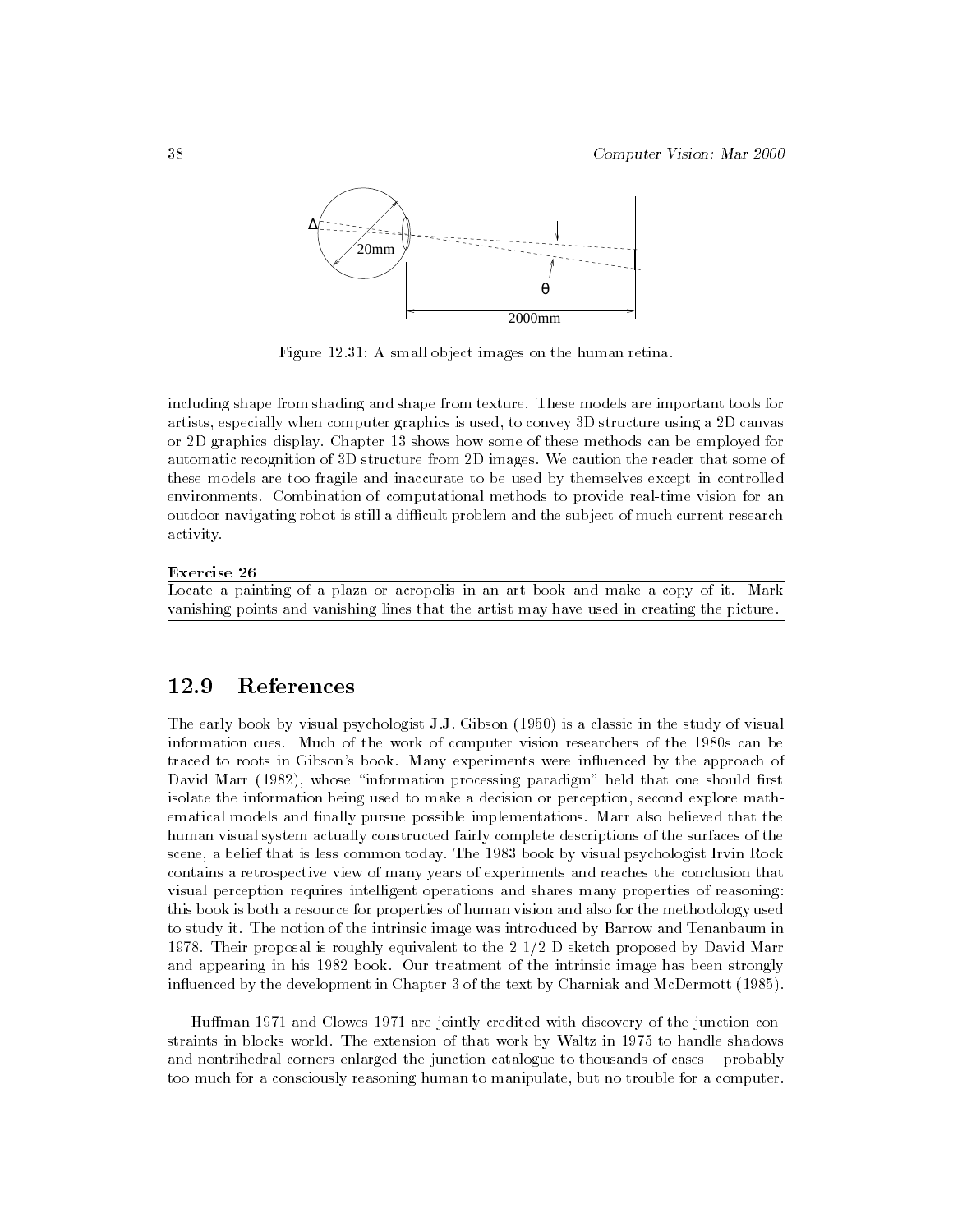Waltz developed an efficient algorithm to discard possible line labels, which is offen dubbed "Waltz filtering". The 1977 AI text by Winston is a good source of details on the topic of shape interpretation in blocks world: it also contains a treatment of how the junction catalogues are derived.

The parallel relaxation approach which we gave here is derived from a large amount of similar work by Rosenfeld et al (1976), and others, some of which grew from Waltz's results. Consult Sugihara (1986) for additional geometric constraints which prevent interpretation of line drawings which cannot be formed by actually imaging a blocks world object. The paper by Malik (1987) shows how to extend the catalogue of line and junction labels to handle a large class of curved objects. Work by Stockman et al (1990) shows how sparse depth samples can be used to reconstruct and interpret incomplete line drawings of scenes that are much more general than trihedral blocks world. The two-volume set by Haralick and Shapiro contains a large collection of information about the perspective transformation.

In a popular paper, Marr and Poggio (1979) characterized the human stereo system in terms of information processing and proposed an implementation similar to relaxation. The paper by Tanimoto (1998) includes a section on how stereograms can be used to motivate mathematics; in particular, it includes some color stereograms which humans can view to perceive 3D shape. Creation of stereo material for human viewing is an active area of current research; for example, Peleg and Ben-Ezra (1999) have created stereo scenes of historical places using a single moving camera. Automatic focusing mechanisms abound in the commercial camera market: it's clear that depth to scene surfaces can be computed by fast cheap mechanisms. The work of Krotkov (1987), Nayar et al (1992), and Subbarao et al (1998) provides background in this area.

- 1. H. Barrow and J. Tenenbaum (1978), Recovering intrinsic scene characteristics from images, in Computer Vision Systems, A. Hansom and E. Riseman, eds, Academic Press, New York.
- 2. E. Charniak and D. McDermott (1985), **Artifical Intelligence**, Addison-Wesley.
- 3. M. Clowes (1971), On Seeing Things, Articial Intelligence, Vol. 2, pp79-116.
- 4. J.J. Gibson (1950), The Perception of the Visual World, Houghton-Mifflin, Boston.
- 5. R. Haralick and L. Shapiro (1992/3), Computer and Robot Vision, Volumes I a nd II, Addison-Wesley
- 6. D. Huffman (1971), Impossible Objects as Nonsense Sentences, in Machine Intelligence, Vol. 6, B. Meltzer and D. Michie, Eds., American Elsevier, New York, pp295-323.
- 7. J. Kender (1980), Shape from Texture, Ph.D. dissertation, Dept. of Computer Science, Carnegie Mellon Univ., Pittsburg, Pennsylvania.
- 8. J. Koenderink (1984) What does the occluding contour tell us about solid shape?, Perception, Vol 13.
- 9. E. Krotkov (1987) Focusing, International Journal of Computer Vision, Vol. 1 (1987)223- 237.